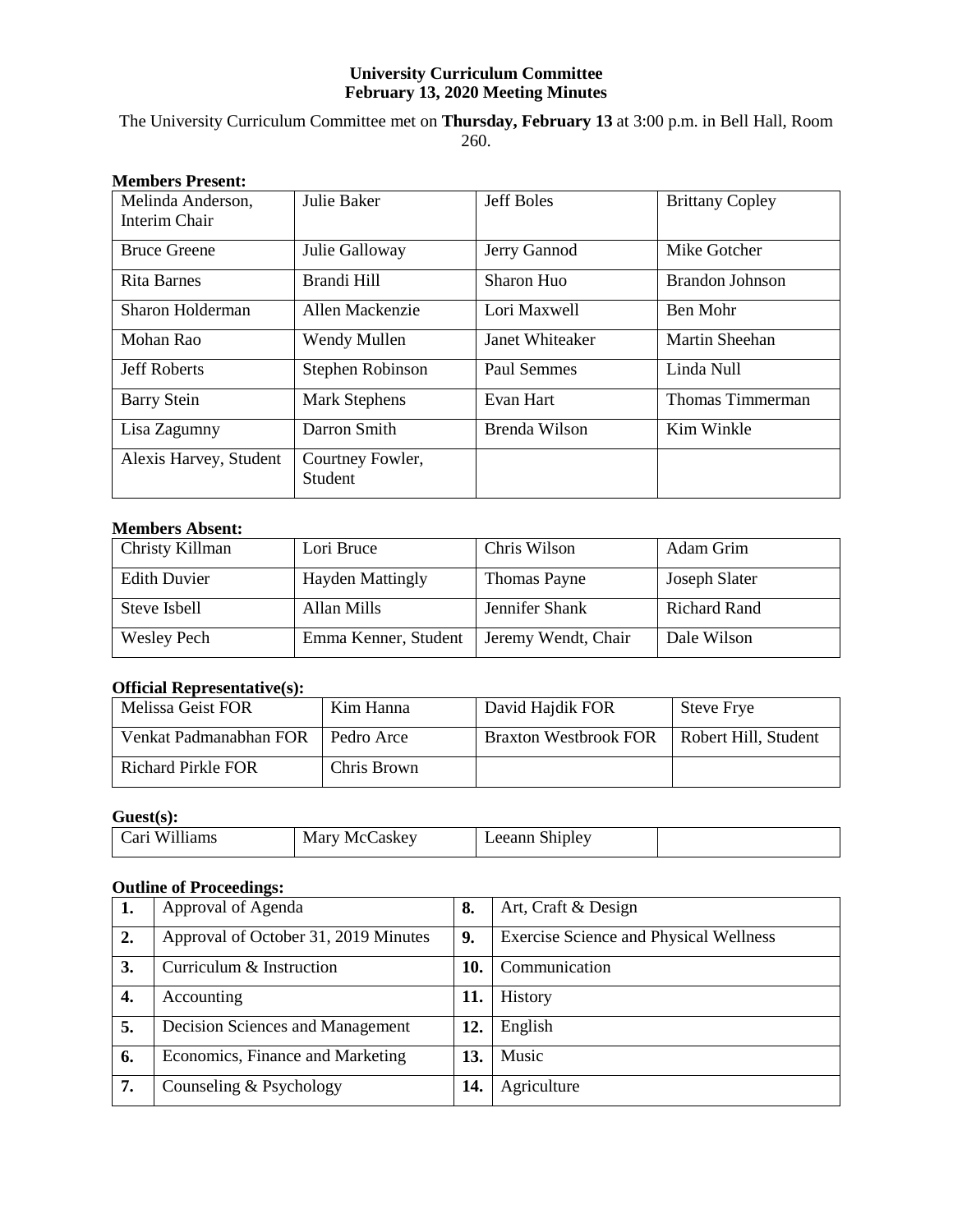| 15.        | Human Ecology               |     | <b>18.</b> Mechanical Engineering              |
|------------|-----------------------------|-----|------------------------------------------------|
| <b>16.</b> | <b>Chemical Engineering</b> |     | <b>19.</b> Civil and Environmental Engineering |
|            | <b>Computer Science</b>     | 20. | Informational Items                            |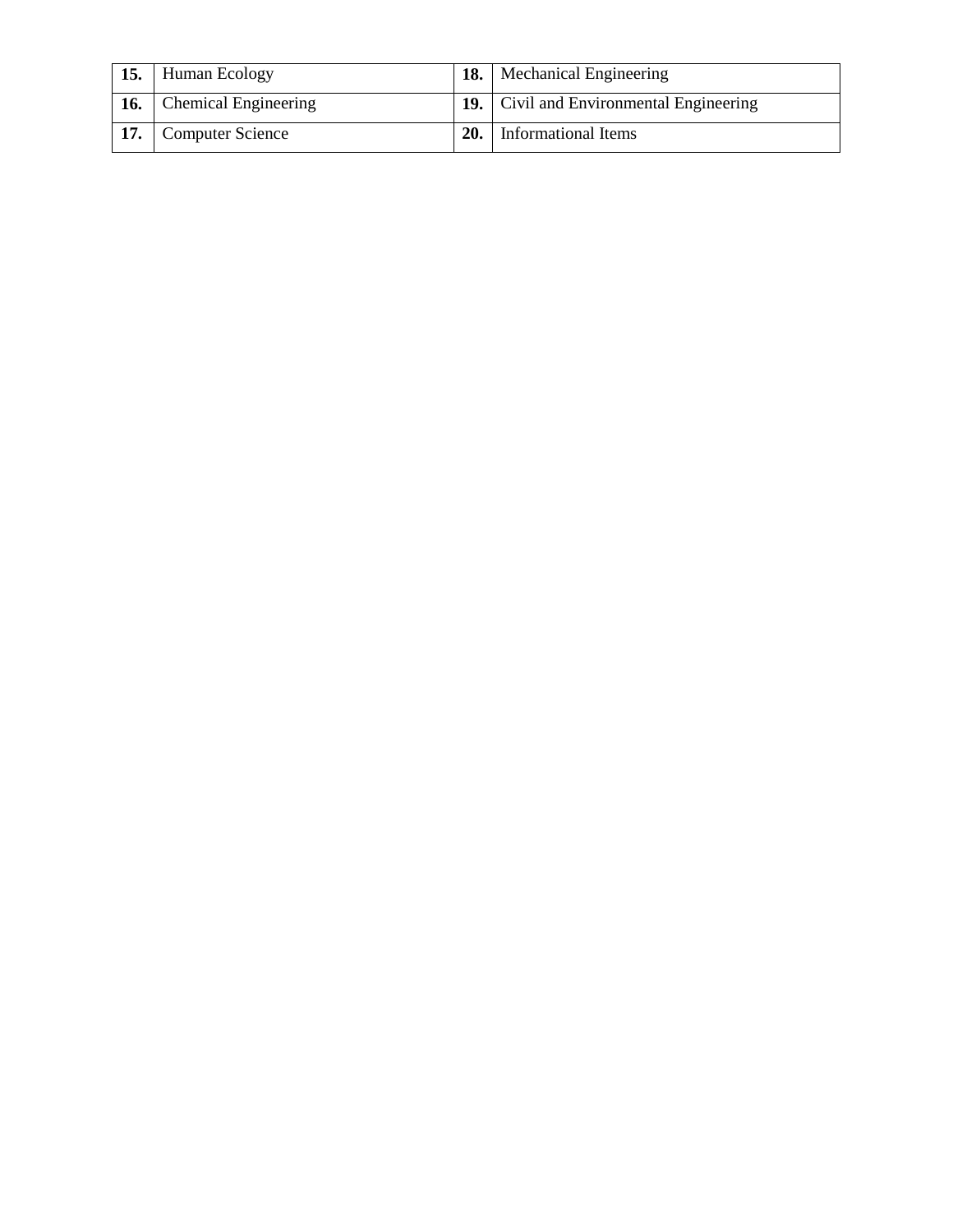### Proceedings:

Perceiving a quorum, Dr. Melinda Anderson, Interim Chair of Committee, called the meeting to order at 3:01pm.

### **1. Approval of agenda**

**Motion to approve**. Lisa Zagumny **Second**. Julie Baker **Vote.** Motion carried.

### **2. Approval of minutes, October 31, 2019**

**Motion to approve**. Lisa Zagumny **Second**. Julie Galloway **Vote.** Motion carried.

### **3. Curriculum & Instruction**

### **A. Course Additions.**

- 1) ECSP 2500. The Developing Child: Pre-Birth to Age 8 Lec. 3. Credit 3. Discussion of research and major development theories as they relate to physical, social/emotional, linguistic and cognitive domains with applications to teaching and working with young children. Emphasis on understanding typical as well as atypical development.
- 2) ECSP 4010. Practicum: Preschool Practices Lab 2. Credit 2. Prerequisite: Full admission to the Teacher Education Program. Corequisite: ECSP 4000. This course includes supervised teaching of integrated learning experiences with emphasis on developmentally appropriate approaches, teaching strategies, management, and inclusion for preschool students.
- 3) READ 3310. Inclusive Emergent and Early Literacy Lec. 6. Credit 6. Prerequisite: Full admission to the Teacher Education Program. Corequisite: FOED 3810. Study in emergent and early literacy learning (birth through age 8) combines theory and practice in literacy assessment, teaching reading, writing, and language arts. Emphasis on addressing the needs of young children with developmental, communication and language delays. A grade of B is required to meet requirements for licensure candidates.
- 4) SPED 4300. Individualized Educational Planning Lec. 2. Credit 2. Prerequisite: Full admission to the Teacher Education Program; SPED 3050. This course will provide an intensive study of the IEP process including writing appropriate Individual Education Plans (IEP) to meet individual needs of a student. A grade of B is required to meet requirements for licensure candidates.
- 5) CSED 3000. Digital Literacy and Computing Lec 3. Credit 3. This course teaches students the ability to identify, find, evaluate and use computer science technologies for teaching and learning. This course will consist of modules related to hardware and operating systems, data abstraction, cyber security and internet privacy, digital literacy, information literacy, and digital artifact design.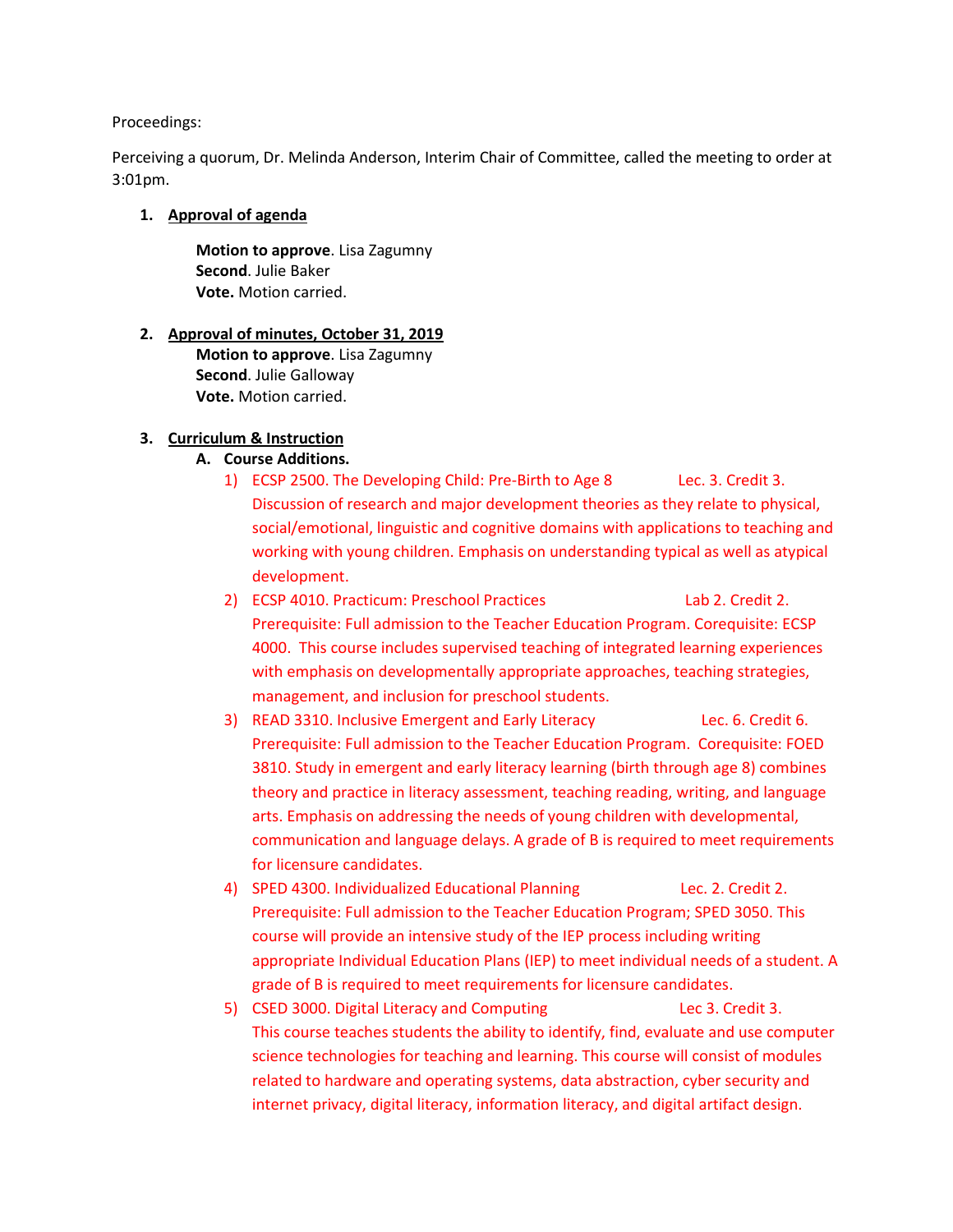Concurrently, K-12 teaching methodologies related to these topics will be explored and discussed.

6) CSED 3010. Programming Fundamentals & Computational Thinking for Educators Lec. 3. Credit 3.

Prerequisite: Full admission to the Teacher Education Program. Corequisite: FOED 3820. This course introduces the foundational building blocks of programming, including primitive data types, functions, algorithms, flow charts, common searching, basic data structures, and control structures. Computational thinking concepts will be defined and examined within programming languages. A grade of B is required to meet requirements for licensure candidates.

- 7) CSED 3020. Computer Science Concepts for Teachers Lec. 3. Credit 3. Prerequisite: Full admission to the Teacher Education Program. This course covers the writing, modifying, and analyzing of text-based programming for teachers. Analysis of correctness, extensibility, modifiability and reusability of code will be completed. The three major programming structures (sequence, conditionals, and iteration) will be investigated and practiced. Low vs. high level programming languages will be explored. A grade of B is required to meet requirements for licensure candidates.
- 8) CSED 3030. Computer Science Instructional Methods Lec. 3. Credit 3. Prerequisite: Full admission to the Teacher Education Program. This course offers an examination and application of curricular issues, learning theories, pedagogical methods, and assessments for teaching K-12 computer science in multicultural and diverse classrooms. Comprehensive K-8 or 9-12 computer science lesson plans will be collaboratively developed. The fundamental intersections between computer science and other K-12 disciplines for the purpose of teaching will be investigated. A grade of B is required to meet requirements for licensure candidates.

#### **Course Changes:**

**1) From:**

FOED 3800. Field Experiences in Education Lab. 4-12. Credit 1-3. Prerequisite: Full admission to the Teacher Education Program. Supervised work experiences in public schools stressing the translation of theory into practice. A minimum grade of B is required to meet degree requirements.

#### **To:**

FOED 3800. Field Experiences in Education Lab. 4-12. Credit 1-3. Prerequisite: Full admission to the Teacher Education Program. Supervised work experiences in public schools stressing the translation of theory into practice. A minimum grade of B is required to meet degree requirements for licensure candidates.

**2) From:**

FOED 3810. Field Experiences in Education Lab. 4-12. Credit 1-2.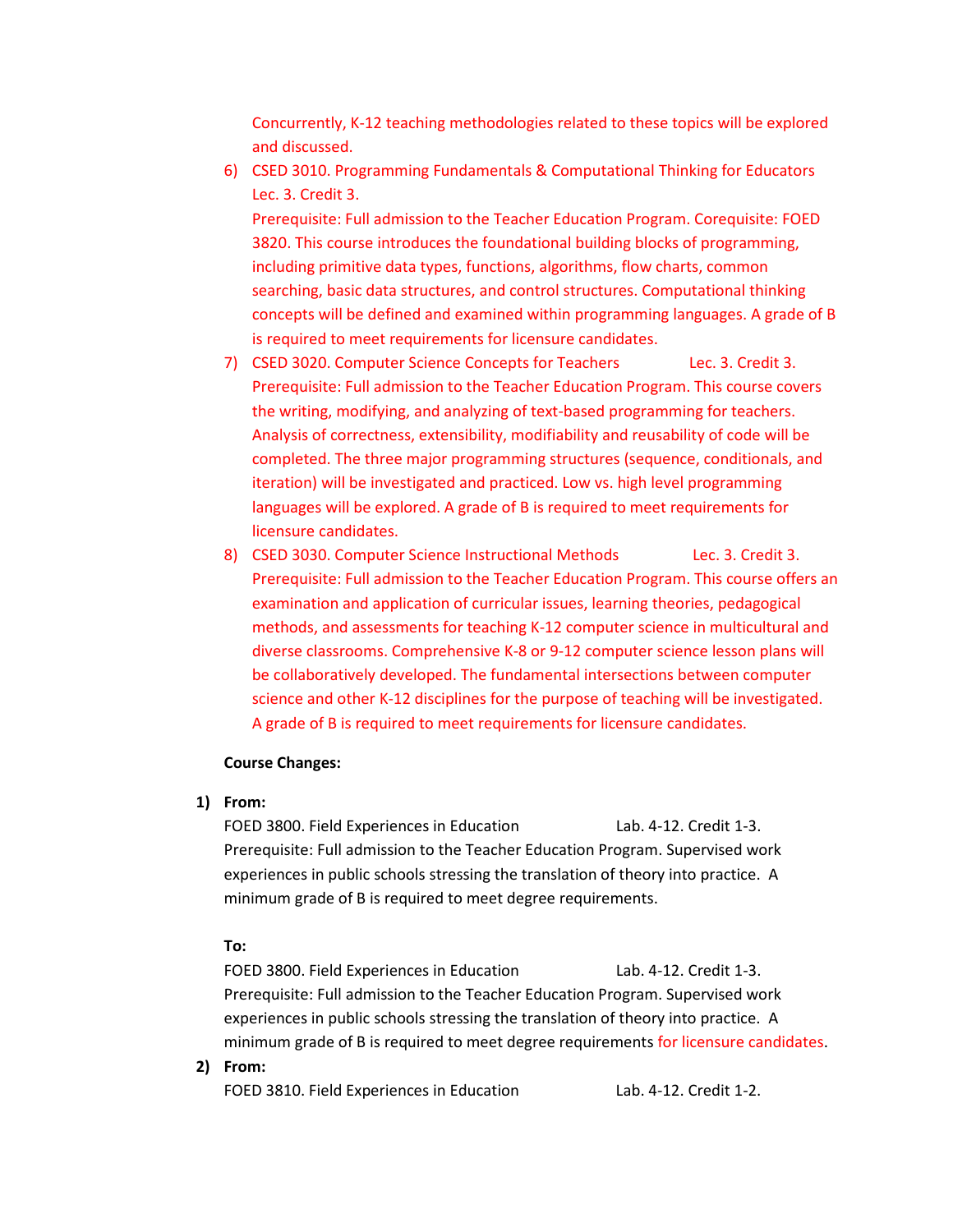Prerequisite: Full admission to the Teacher Education Program. Supervised work experiences in public schools stressing the translation of theory into practice. A minimum grade of B is required to meet degree requirements.

### **To:**

FOED 3810. Field Experiences in Education Lab. 4-12. Credit 1-2. Prerequisite: Full admission to the Teacher Education Program. Supervised work experiences in public schools stressing the translation of theory into practice. A minimum grade of B is required to meet degree requirements for licensure candidates.

### **3) From:**

FOED 3820. Field Experiences in Education Lab. 4-12. Credit 1-2. Prerequisite: Full admission to the Teacher Education Program. Supervised work experiences in public schools stressing the translation of theory into practice. A minimum grade of B is required to meet degree requirements.

#### **To:**

FOED 3820. Field Experiences in Education Lab. 4-12. Credit 1-2. Prerequisite: Full admission to the Teacher Education Program. Supervised work experiences in public schools stressing the translation of theory into practice. A minimum grade of B is required to meet degree requirements for licensure candidates.

#### **4) From:**

FOED 3830. Field Experiences in Education Lab. 4-12. Credit 1. Prerequisite: Full admission to the Teacher Education Program. Corequisite: CUED 4150. Supervised work experiences in public schools stressing the translation of theory into practice. A minimum grade of B is required to meet degree requirements.

#### **To:**

FOED 3830. Field Experiences in Education Lab. 4-12. Credit 1. Prerequisite: Full admission to the Teacher Education Program. Corequisite: CUED 4150. Supervised work experiences in public schools stressing the translation of theory into practice. A minimum grade of B is required to meet degree requirements for licensure candidates.

#### **5) From:**

ECSP 3001. Curriculum for Infants, Toddlers & Preschoolers Lec. 3. Credit 3. Cross-listing: ECED 3001

Prerequisite: Full admission to the Teacher Education Program; HEC 2200. Survey of developmentally appropriate curricula for young children through age five with emphasis on creative activities, books and materials, toys, teacher-made resources, software, and specialized curricula for children with special needs.

#### **To:**

ECSP 3001. Curriculum for Infants, Toddlers & Preschoolers Lec. 3. Credit 3.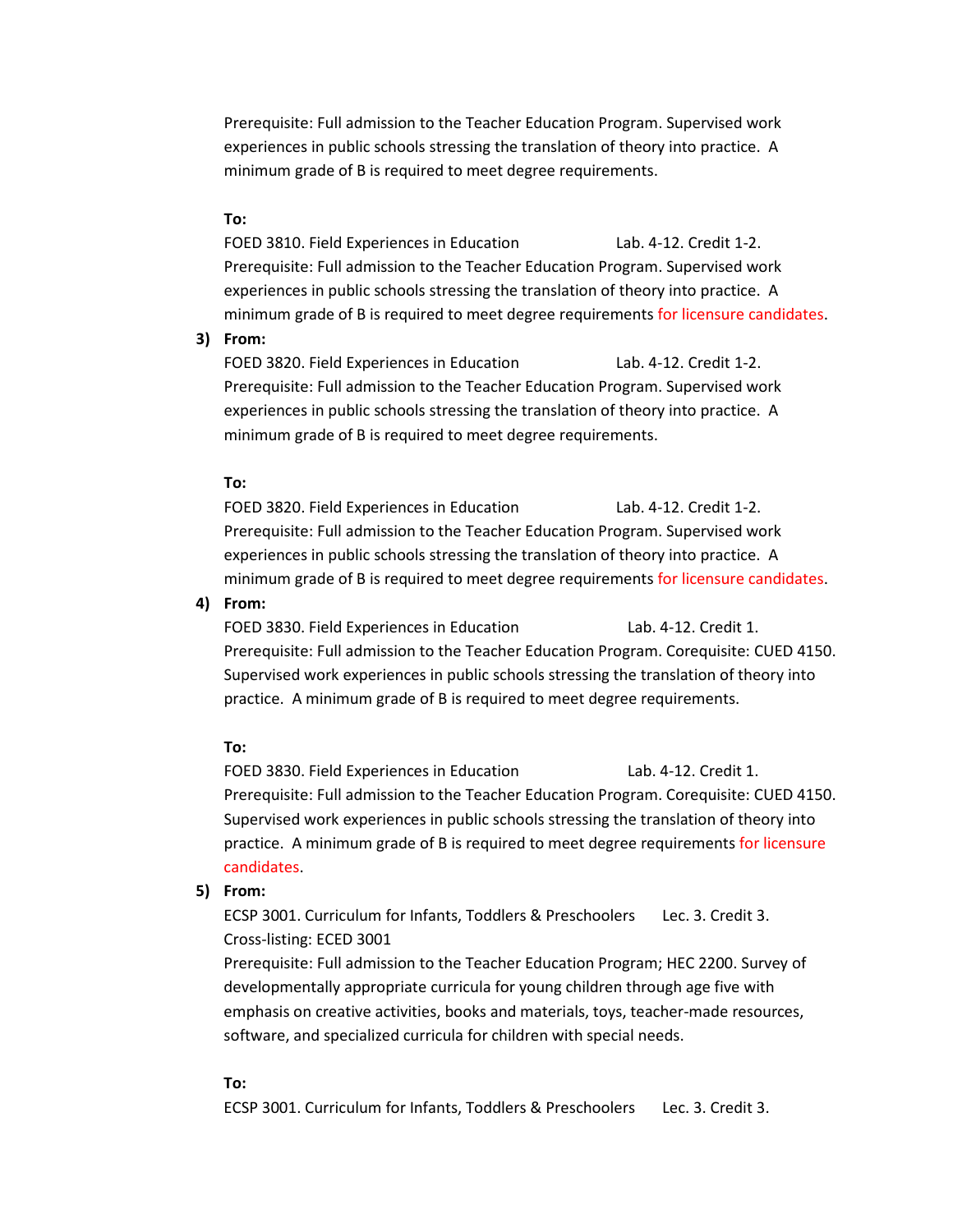### Cross-listing: ECED 3001

Prerequisite: Full admission to the Teacher Education Program. Survey of developmentally appropriate curricula for young children through age five with emphasis on creative activities, books and materials, toys, teacher-made resources, software, and specialized curricula for children with special needs. Practicum embedded in course. A minimum grade of B is required to meet degree requirements for licensure candidates.

### **Delete:** HEC 2200 as pre-requisite.

### **6) From:**

ECSP 4300(5300). Assessment of Young Children Lec. 3. Credit 3. Cross-listing: ECED 4300(5300)

Prerequisite: Full admission to the Teacher Education Program; CFS 2400 or consent of instructor. Theories, principles and practices associated with child find, assessment, and evaluation of young children, their families, and their environments.

### **To:**

ECSP 4300(5300). Assessment of Young Children Lec. 3. Credit 3. Cross-listing: ECED 4300(5300)

Prerequisite: Full admission to the Teacher Education Program; ECSP 2400. Theories, principles and practices associated with child find, assessment, and evaluation of young children, their families, and their environments.

### **Delete:** "CFS 2400 or consent of instructor" from prerequisite.

### **7) From:**

ECED 4230(5230). Early Intervention I Lec. 3. Credit 3. Prerequisite: CFS 2400. Methods of service delivery for infants and toddlers with developmental delays and their families. Effective consultation, trans-disciplinary collaboration, service coordination, family centeredness, and culturally responsive practices.

### **To:**

ECED 4230(5230). Early Intervention I Lec. 3. Credit 3. Prerequisite: ECSP 2400. Methods of service delivery for infants and toddlers with developmental delays and their families. Effective consultation, trans-disciplinary collaboration, service coordination, family centeredness, and culturally responsive practices.

### **Delete:** CFS 2400 as prerequisite

### **8) From:**

ECED 4221. Early Intervention Field Experience Lab. 1. Credit 1.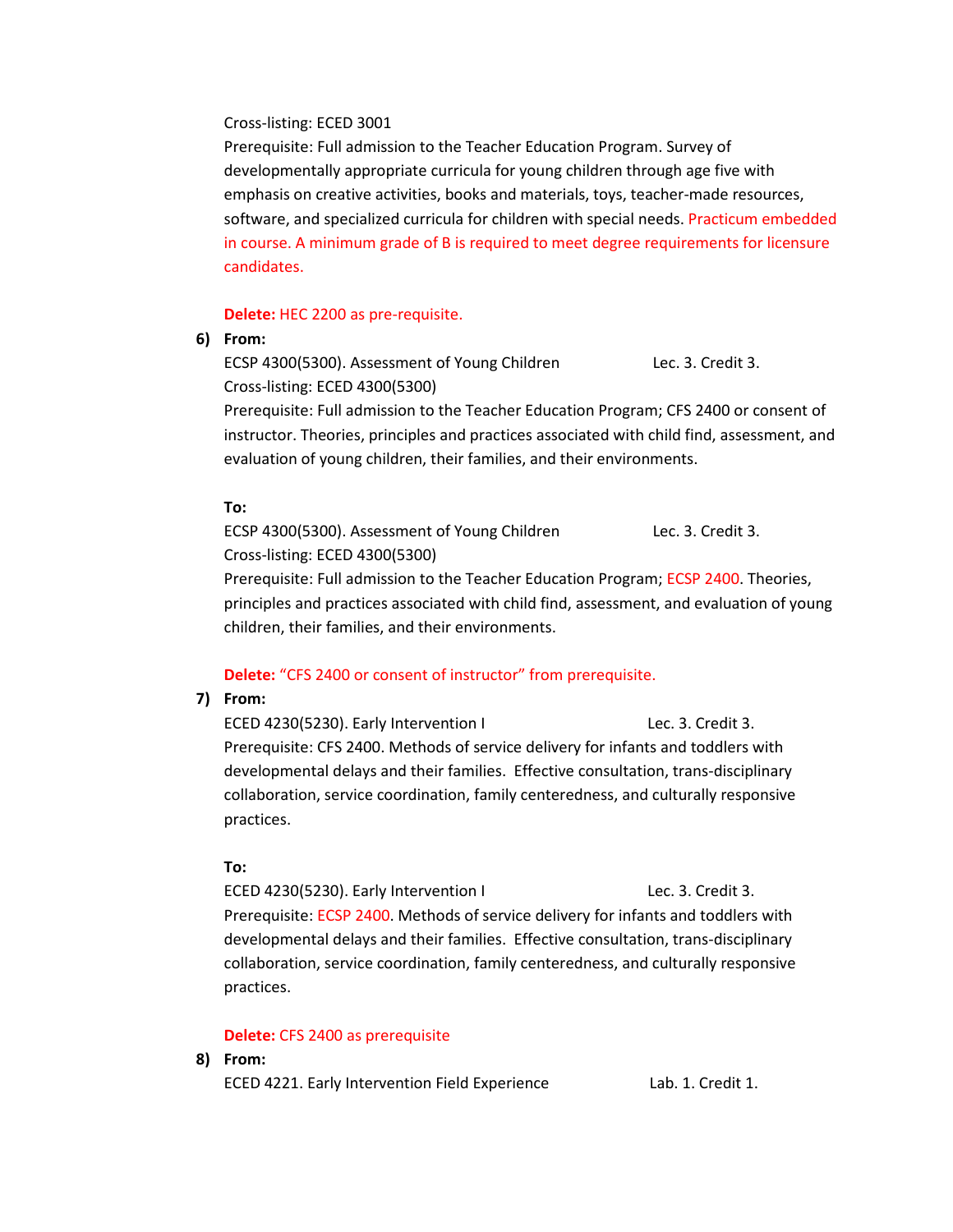Prerequisite: Full admission to the Teacher Education Program; ECED 4230 (5230). Corequisite: ECED 4240 (5240). Gain perspectives of children, families, and professionals in the early intervention system. Field experience focuses on family/professional interactions and implementations of IFSP goals. A grade of B or better must be earned to advance to internship.

### **To:**

ECED 4221. Early Intervention Field Experience Lab. 2-6. Credit 1-3. Prerequisite: Full admission to the Teacher Education Program; ECED 4230 (5230). Corequisite: ECED 4240 (5240). Gain perspectives of children, families, and professionals in the early intervention system. Field experience focuses on family/professional interactions and implementations of IFSP goals. A grade of B or better must be earned to advance to internship.

### **9) From:**

ECED 4270. Early Childhood Internship I Lab. 5. Credit 5. Prerequisite: ECED 4230 (5230), ECED 4240 (5240), ECED 4221, ECED 4260. Corequisite: ECED 4280. Supervised work experience in an early childhood related field with professional-level responsibilities.

**To:** 

ECED 4270. Early Childhood Internship I Lab. 6-14. Credit 3-7. Prerequisite: ECED 4230 (5230), ECED 4240 (5240), ECED 4221, ECED 4260. Corequisite: ECED 4280. Supervised work experience in an early childhood related field with professional-level responsibilities.

### **Motion to approve**. Julie Baker **Second**. Barry Stein **Vote.** Motion carried.

#### **B. Addition of New Concentration.**

The department of Curriculum and Instruction is proposing a new concentration at the undergraduate level which incorporates components of both the Special Education Interventionist K-8 and the Comprehensive K-12. The existing concentrations in the Special Education B.S. program will remain the same. The new concentration will empower undergraduate candidates to teach all aspects of children with special needs across multiple Tennessee licensure levels. These options will increase the marketability and job placement opportunities of graduates in an already high-demand field. In addition to updated curriculum that aligns more closely to licensure standards, new coursework will better prepare pre-service teachers for a successful career in the Special Education field.

**Motion to approve**. Julie Baker **Second**. Barry Stein **Vote.** Motion carried.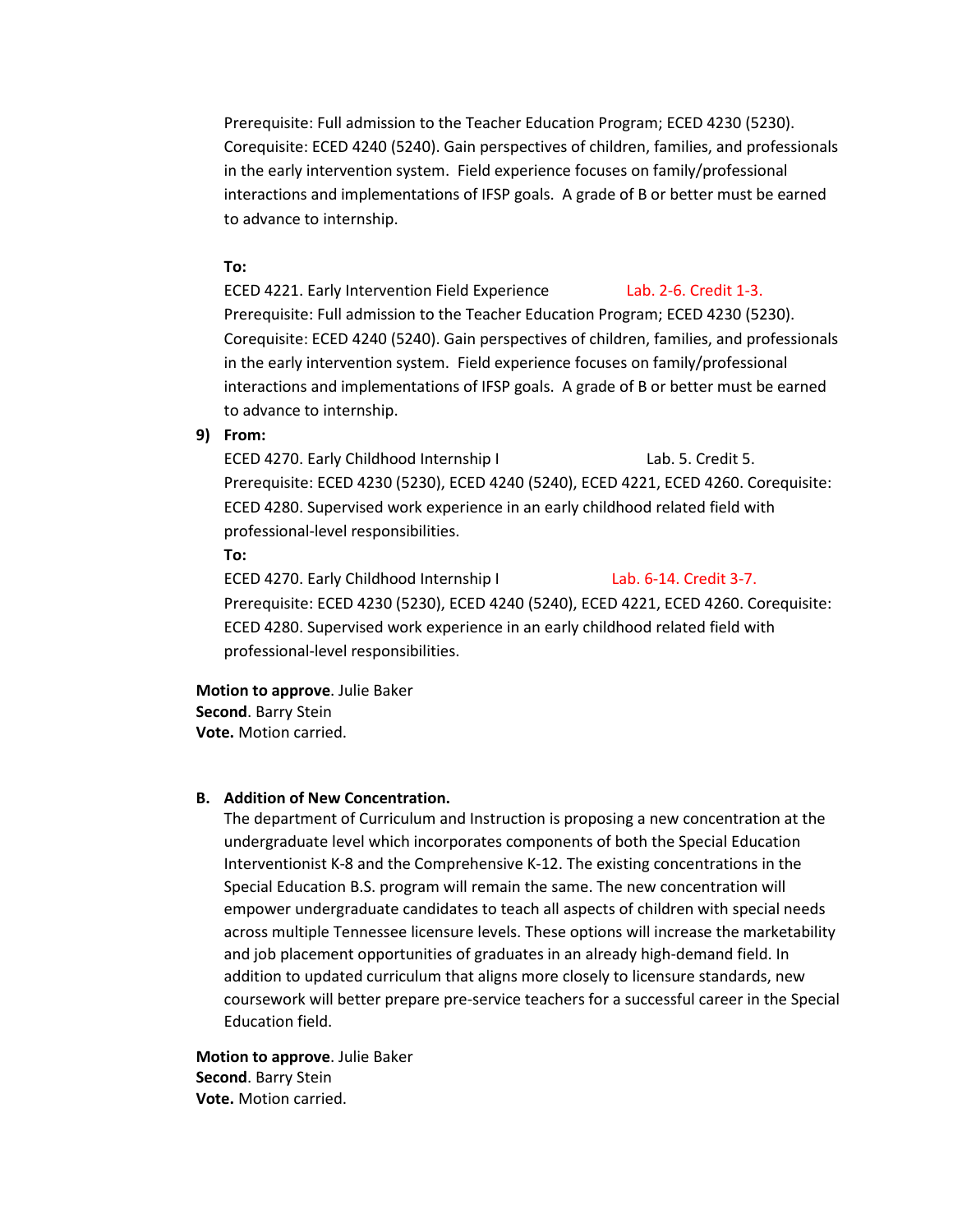#### **C. Addition of New Concentration.**

The Department of Curriculum & Instruction requests to implement new program options at the undergraduate level:

Multidisciplinary Studies, Computer Science Education Concentration, B.S. The new program will be the first computer science education licensure option in the State of Tennessee. This new program enables TTU to offer license endorsements to preservice and in-service teachers, while promoting and integrating computer science education in the K-12 environment. The curriculum is a combination of current and new courses designed around state and national standards for computer science education.

**Motion to approve**. Julie Baker **Second**. Barry Stein **Vote.** Motion carried.

#### **D. Curriculum Changes.**

- **1) Early Childhood Education, Early Childhood/Special Education, PreK-3, B.S.** 
	- **A. First Semester Freshman Year**

### **From:**

ART 1035. Introduction to Art (credit 3) OR MUS 1030. Music Appreciation (credit 3)

Total semester hours: 12

#### **To:**

Humanities/Fine Arts Elective (Gen Ed) (credit 3)

Add the following to First Semester Freshman Year Select One: BIOL 1080. Concepts of Biology (credit 3) OR CHEM 1310. Concepts of Chemistry (credit 3) OR GEOL 1070. Concepts of Geology (credit 3) OR PHYS 1310. Concepts of Physics (credit 3) Total semester hours: **15**

**B. Second Semester Freshman Year**

#### **From:**

Select Two:

BIOL 1080. Concepts of Biology (credit 3) OR CHEM 1310. Concepts of Chemistry (credit 3) OR GEOL 1070. Concepts of Geology (credit 3) OR PHYS 1310. Concepts of Physics (credit 3) Total semester hours: 18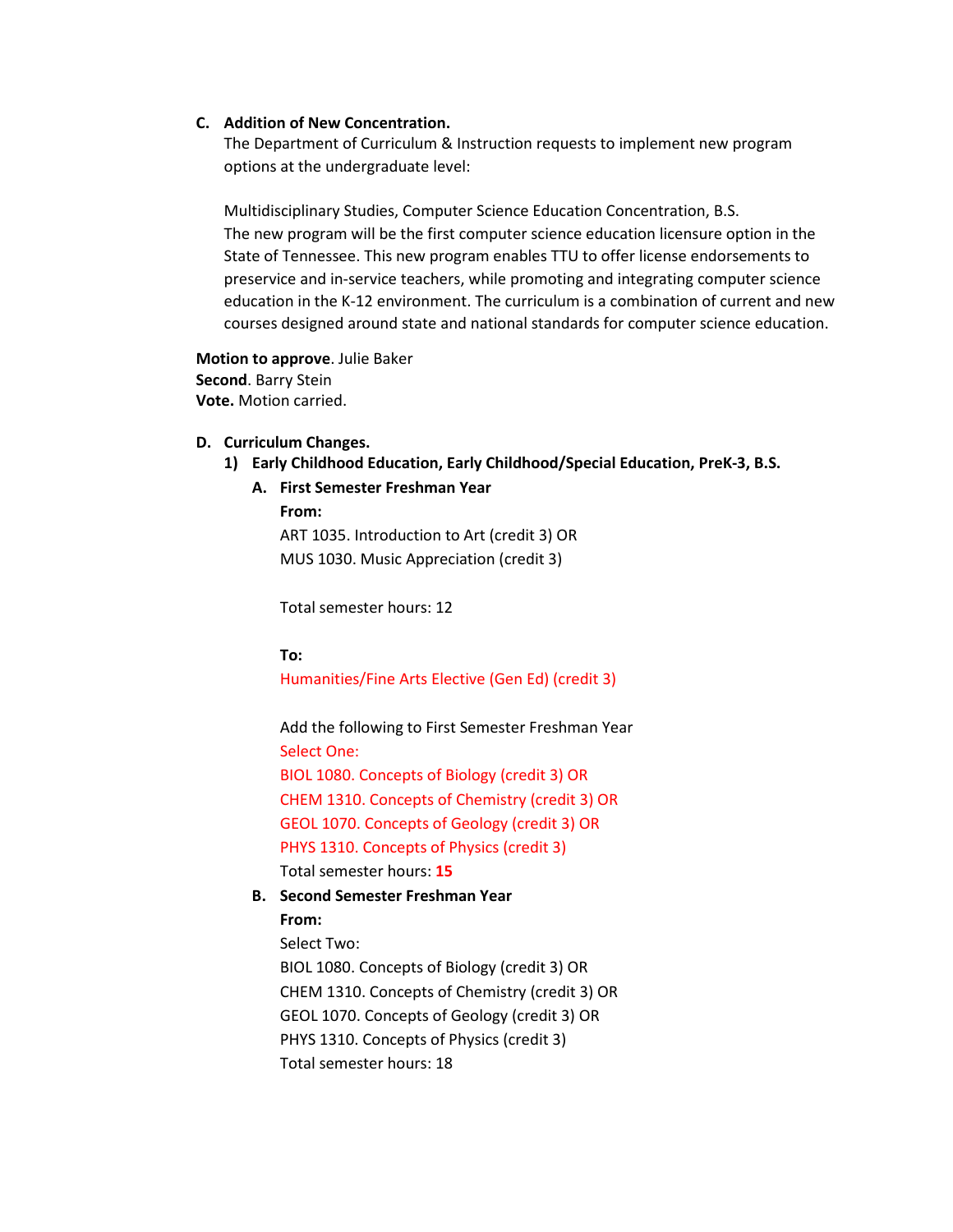**To:**

Select One: BIOL 1080. Concepts of Biology (credit 3) OR CHEM 1310. Concepts of Chemistry (credit 3) OR GEOL 1070. Concepts of Geology (credit 3) OR PHYS 1310. Concepts of Physics (credit 3) Total semester hours: 15

# **C. First Semester Sophomore Year From:** ENGL 2235. Topics in British Literature (credit 3) OR

ENGL 2330. Topics in World Literature (credit 3)

GEOG 1012. Cultural Geography (credit 3)

HEC 2200. Development of Young Children: Conception to Age 6 (credit 3)

SOC 1010. Introduction to Sociology (credit 3) OR ANTH 1100. Introduction to Anthropology (credit 3)

Select Two:

BIOL 1080. Concepts of Biology (credit 3) OR CHEM 1310. Concepts of Chemistry (credit 3) OR GEOL 1070. Concepts of Geology (credit 3) OR PHYS 1310. Concepts of Physics (credit 3)

Total semester hours: 18

**To:**

ECSP 2500. The Developing Child: Pre-Birth to Age 8 (credit 3)

ENGL 2130. Topics in American Literature (credit 3) OR ENGL 2235. Topics in British Literature (credit 3) OR ENGL 2330. Topics in World Literature (credit 3)

#### Social/Behavioral Sciences Elective (Gen Ed) (credit 6)

Select One:

BIOL 1080. Concepts of Biology (credit 3) OR CHEM 1310. Concepts of Chemistry (credit 3) OR GEOL 1070. Concepts of Geology (credit 3) OR PHYS 1310. Concepts of Physics (credit 3)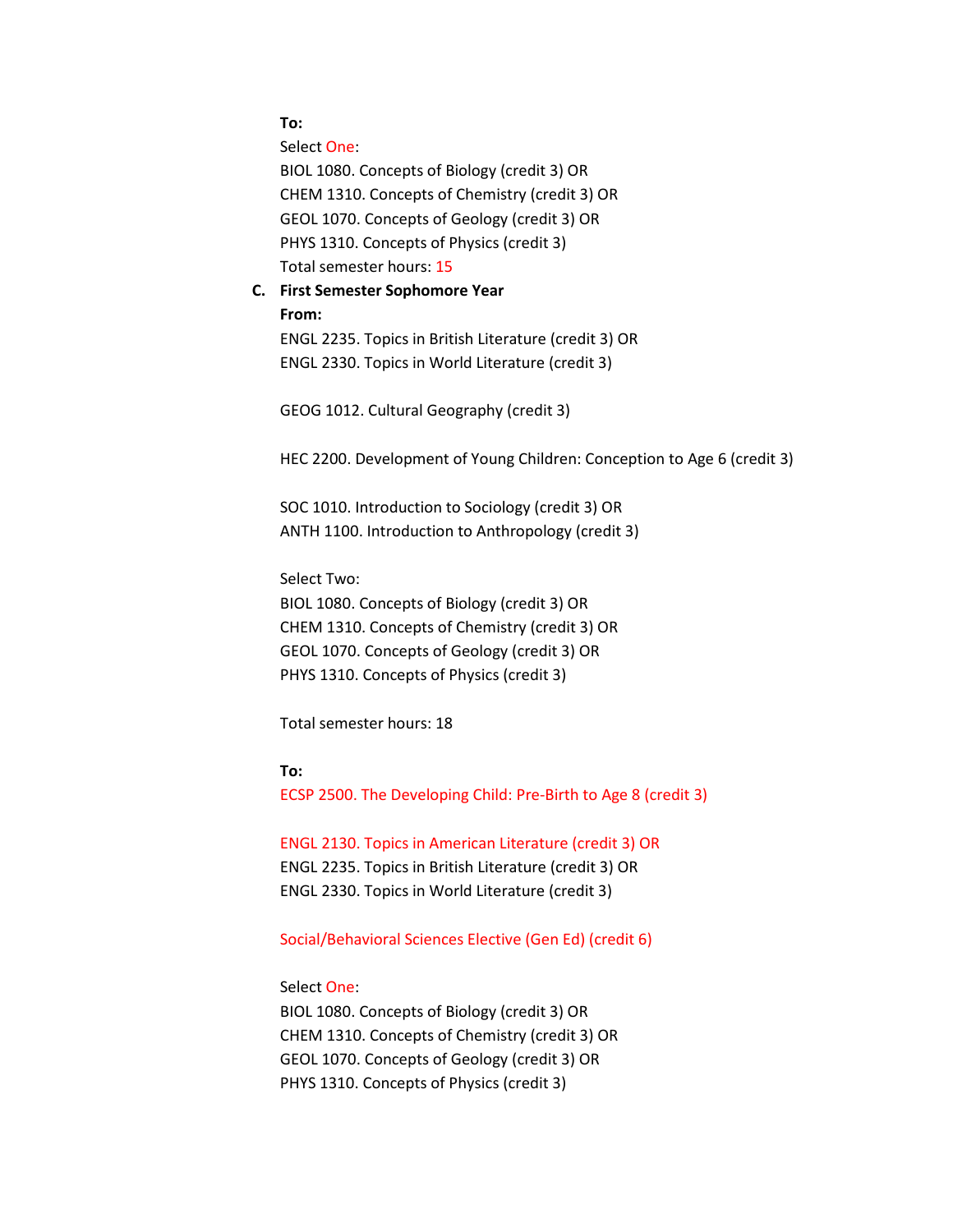Total semester hours: 15

**D. Second Semester Sophomore Year From:** CFS 2400. Children with Special Needs (credit 3)

ENGL 2130. Topics in American Literature (credit 3)

HEC 3520. Parent Education and Child Guidance (credit 2)

Total semester hours: 12

**To:**

ECSP 2400. Children with Special Needs (credit 3)

FOED 3010. Integrating Instructional Technology into the Classroom (credit 3)

Humanities/Fine Arts Elective (Gen Ed) (credit 3)

Select One: BIOL 1080. Concepts of Biology (credit 3) OR CHEM 1310. Concepts of Chemistry (credit 3) OR GEOL 1070. Concepts of Geology (credit 3) OR PHYS 1310. Concepts of Physics (credit 3)

Total semester hours: 16

#### **E. First Semester Junior Year**

#### **From:**

CFS 3600. Family, Community & Professional Partnerships (credit 2)

ECSP 3211. Practicum: Procedures for Infants, Toddlers & Preschoolers (credit 1)

READ 3311. Literacy I (credit 7)

Total semester hours: 18

**To:**

ECSP 4300(5300). Assessment of Young Children (credit 3)

READ 3310. Inclusive Emergent & Early Literacy (credit 6)

Total semester hours: 17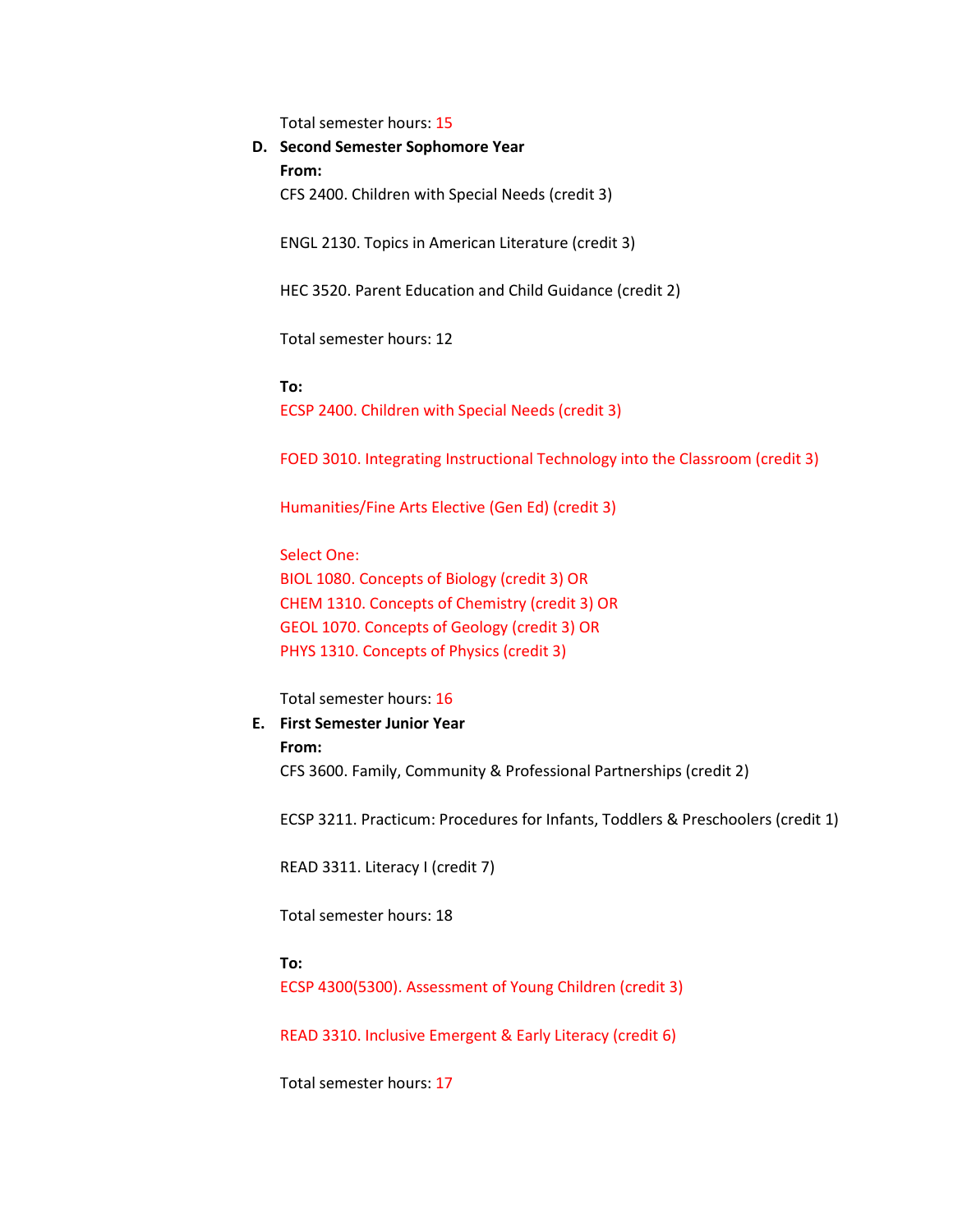### **F. Second Semester Junior Year**

**From:**

ECED 3310. Practicum: Concepts for Young Children (credit 1)

FOED 3010. Integrating Instructional Technology into the Classroom (credit 3)

Total semester hours: 17

**To:** ECED 4230(5230). Early Intervention I (credit 3)

ECSP 4010. Practicum: Preschool Practices (credit 2)

Total semester hours: 18

**G. First Semester Senior Year From:** ECSP 4300. Assessment of Young Children (credit 3)

Total semester hours: 13

**To:**

SPED 4300. Individualized Educational Planning (credit 2) Total semester hours: 12

### **2) Early Childhood Practitioner, B.S.**

**A. First Semester Sophomore Year From:** HEC 2200. Development of Young Children: Conception to Age 6 (credit 3)

**To:**

ECSP 2500. The Developing Child: Pre-Birth to Age 8 (credit 3)

# **B. Second Semester Sophomore Year**

**From:** HEC 3520. Parent Education and Child Guidance (credit 2)

Total semester hours: 15

### **To:**

FOED 3010. Integrating Instructional Technology into the Classroom (credit 3)

Total semester hours: 16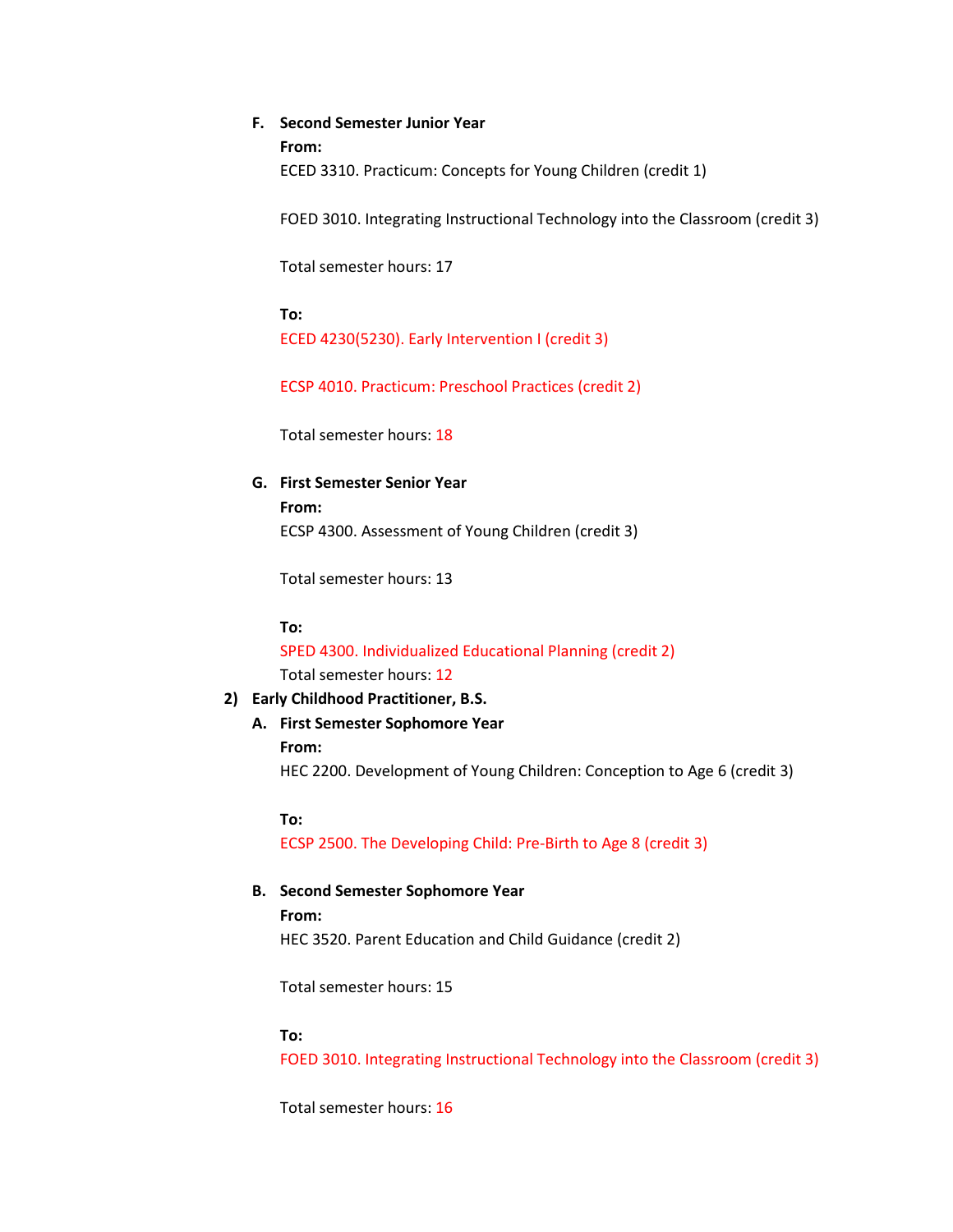### **C. First Semester Junior Year**

#### **From:**

ECSP 3211. Practicum: Procedures for Infants, Toddlers & Preschoolers (credit 1)

FOED 3010. Integrating Instructional Technology into the Classroom (credit 3)

READ 3311. Literacy I (credit 7)

Total semester hours: 19

#### **To:**

ECSP 4100. Developmentally Appropriate Practices: K-4 (credit 3)

READ 3310. Inclusive Emergent & Early Literacy (credit 6)

Total semester hours: 17

#### **D. Second Semester Junior Year**

**From:** HEC 2510. Foundations of Play (credit 3)

Total semester hours: 17

#### **To:**

ECSP 4010. Practicum: Preschool Practices (credit 2)

Total semester hours: 16

# **E. Senior Year From:**

ECED 4221. Early Intervention Field Experience (credit 1)

ECED 4270. Early Childhood Internship I (credit 5)

Total semester hours: 24

Note: <sup>2</sup>HEC majors and ECED non-licensure majors may take advisor approved upper division course without admission to Teacher Education.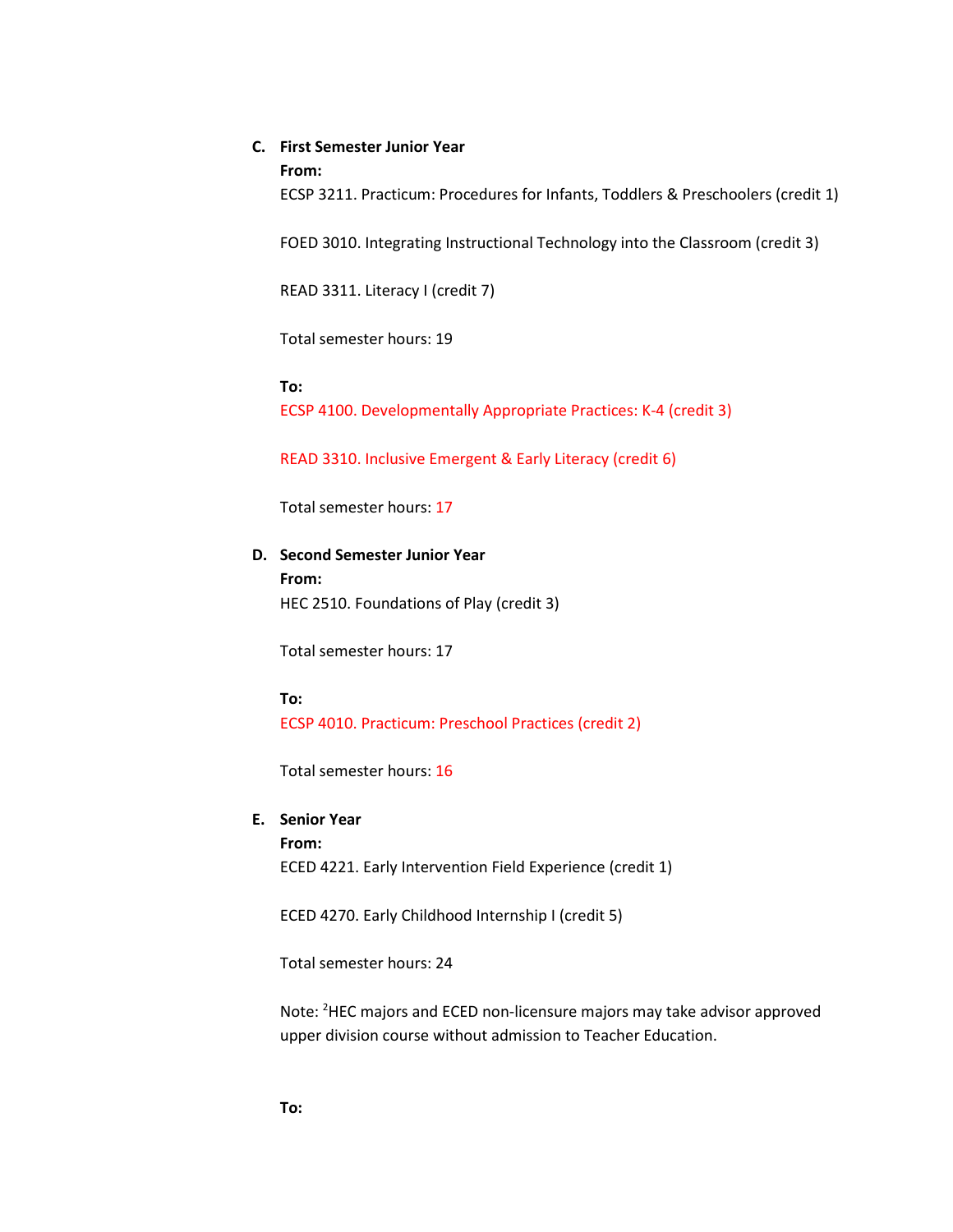ECED 4221. Early Intervention Field Experience (credit 1-3; 1 required)

ECED 4270. Early Childhood Internship I (credit 3-7; 7 required)

Total semester hours: 26

Note: <sup>2</sup>HEC majors and ECED Practitioner majors may take advisor approved upper division course without admission to Teacher Education.

### **3) Secondary Education, French Concentration, B.S.ED.**

**A. First Semester Junior Year From:** Total semester hours: 15

**To:**

ESLP 3100. ESL Pedagogy: SEED Methodology & Materials (credit 1)

Total semester hours: 16

### **B. Second Semester Junior Year**

**From:** Elective (credit 3) Total semester hours: 16

#### **To:**

Elective (credit 2) Total semester hours: 15

#### **4) Secondary Education, German Concentration, B.S.ED.**

**A. First Semester Junior Year From:** Any Upper Division German Elective (credit 3)

#### **To:**

Elective (credit 2)

ESLP 3100. ESL Pedagogy: SEED Methodology & Materials (credit 1)

**5) Secondary Education, Mathematics Concentration, B.S.ED.**

**A. Second Semester Freshman Year From:** PHED Activity (credit 1)

**To:**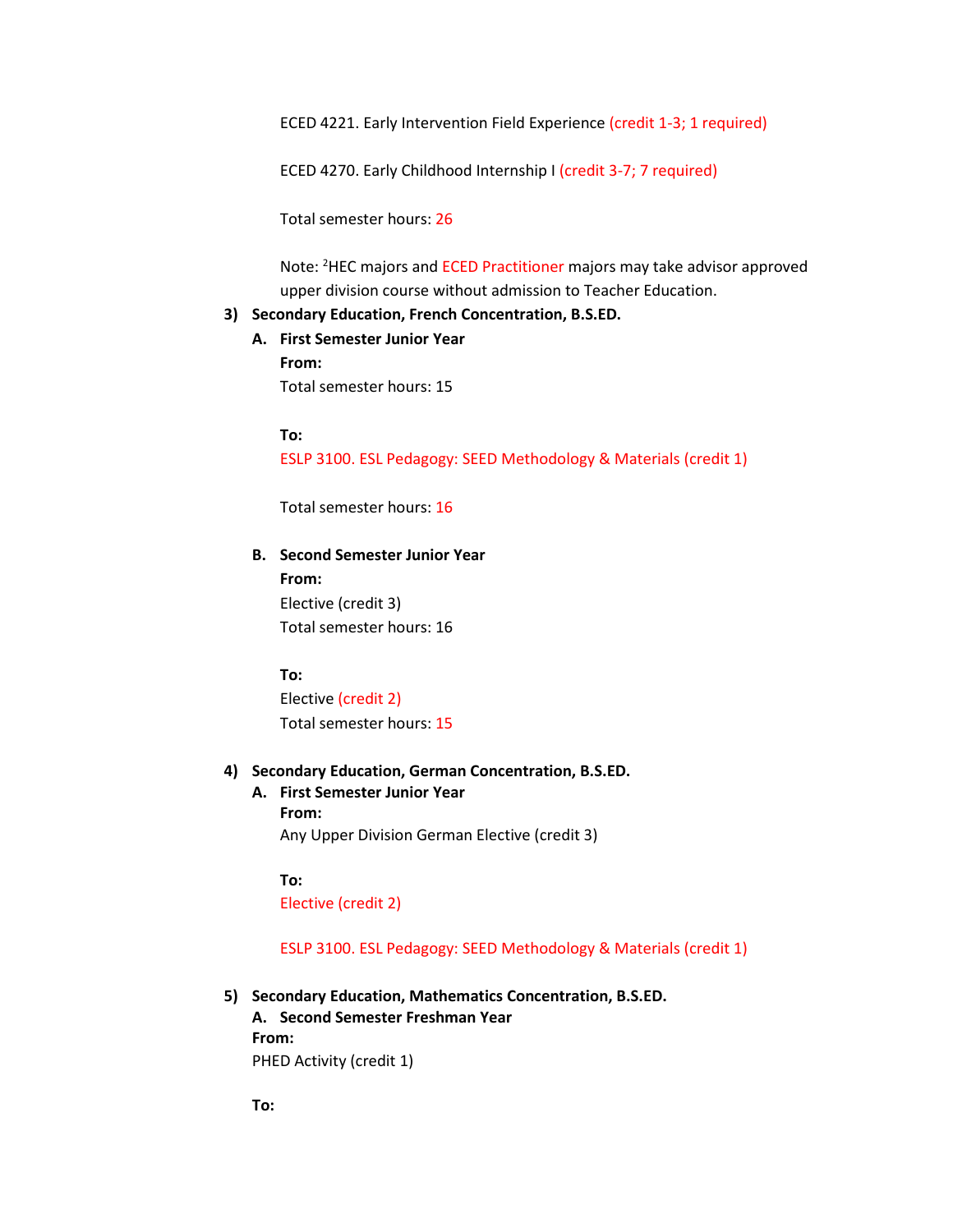#### ESLP 3100. ESL Pedagogy: SEED Methodology & Materials (credit 1)

- **6) Secondary Education, Non-Licensure Concentration, B.S.ED.**
	- **A. Sophomore Year From:** Electives (credit 4)

**To:** Electives (credit 3)

ESLP 3100. ESL Pedagogy: SEED Methodology & Materials (credit 1)

#### **7) Secondary Education, Spanish Concentration, B.S.ED.**

**A. First Semester Junior Year From:** SPAN Upper Division Course (credit 6)

**To:** Elective (credit 2)

ESLP 3100. ESL Pedagogy: SEED Methodology & Materials (credit 1)

SPAN Upper Division Course (credit 3)

#### **8) Secondary Education, Biology Concentration, B.S.ED.**

**A. Second Semester Sophomore Year From:** Total semester hours: 13

**To:**

ESLP 3100. ESL Pedagogy: SEED Methodology & Materials (credit 1)

Total semester hours: 14

**B. Second Semester Junior Year From:** Elective (credit 1)

Total semester hours: 17

**To:**

Total semester hours: 16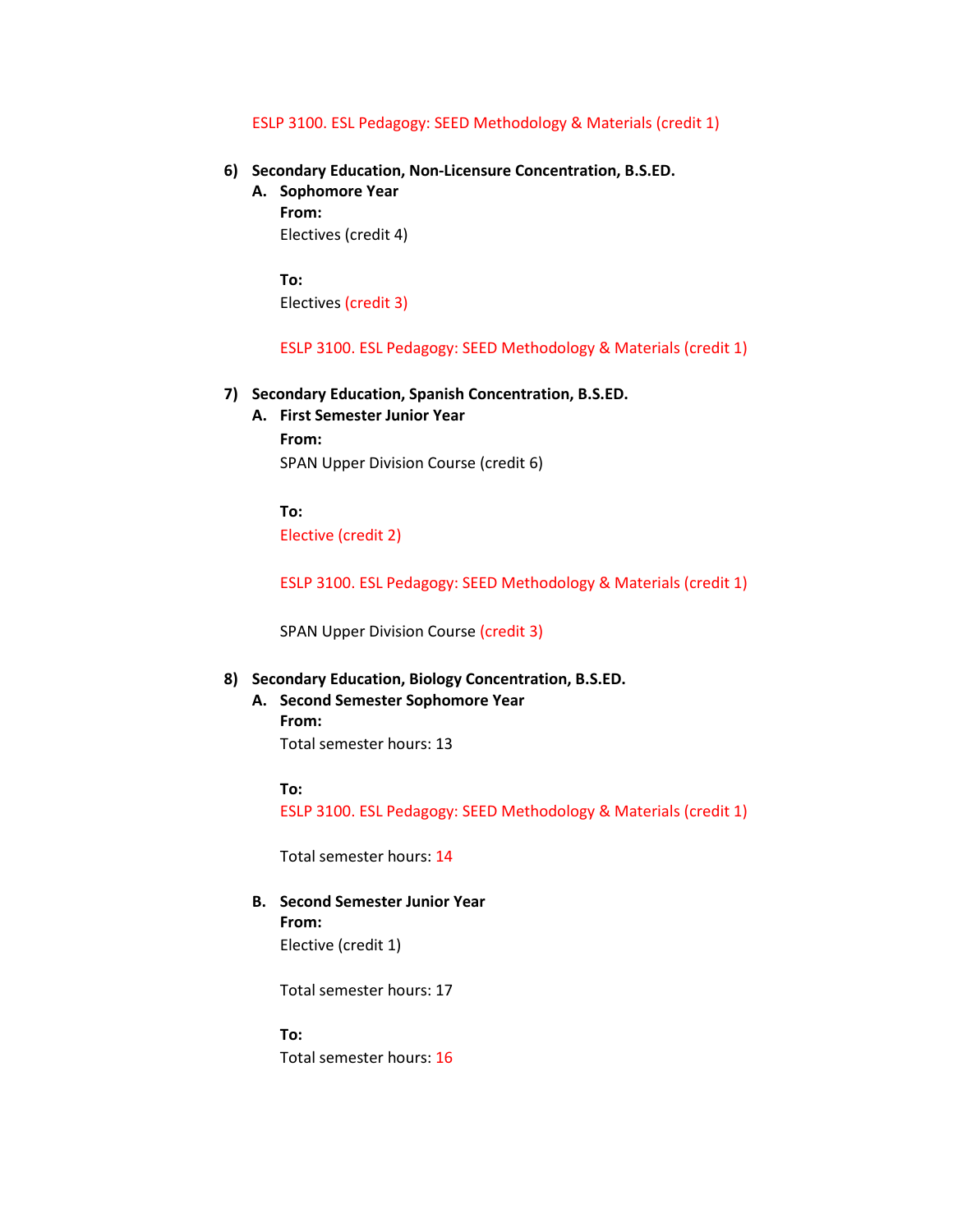- **9) Secondary Education, Economics Concentration, B.S.ED.**
	- **A. Second Semester Freshman Year From:** Elective (credit 1)

**To:**

ESLP 3100. ESL Pedagogy: SEED Methodology & Materials (credit 1)

- **10) Secondary Education, Geography Concentration, B.S.ED.**
	- **A. Second Semester Freshman Year From:** Elective (credit 1)

**To:**

ESLP 3100. ESL Pedagogy: SEED Methodology & Materials (credit 1)

- **11) Secondary Education, Political Science Concentration, B.S.ED.**
	- **A. Second Semester Freshman Year From:** Elective (credit 1)

**To:**

ESLP 3100. ESL Pedagogy: SEED Methodology & Materials (credit 1)

#### **E. Curriculum Changes**.

#### **1) Secondary Education, History Concentration, B.S.ED.**

**A. FROM:**

Elective (credit 1)

### **TO:**

ESLP 3100. ESL Pedagogy: Secondary Education Methodology & Materials (credit 1) \*Freshman year, 2nd semester

### **B. FROM:**

ANTH 1100. Introduction to Anthropology (credit 3) OR SOC 1010. Introduction to Sociology (credit 3)

#### **TO:**

HIST 2210. Early Western Civilization (credit 3) \*Sophomore year, 1<sup>st</sup> semester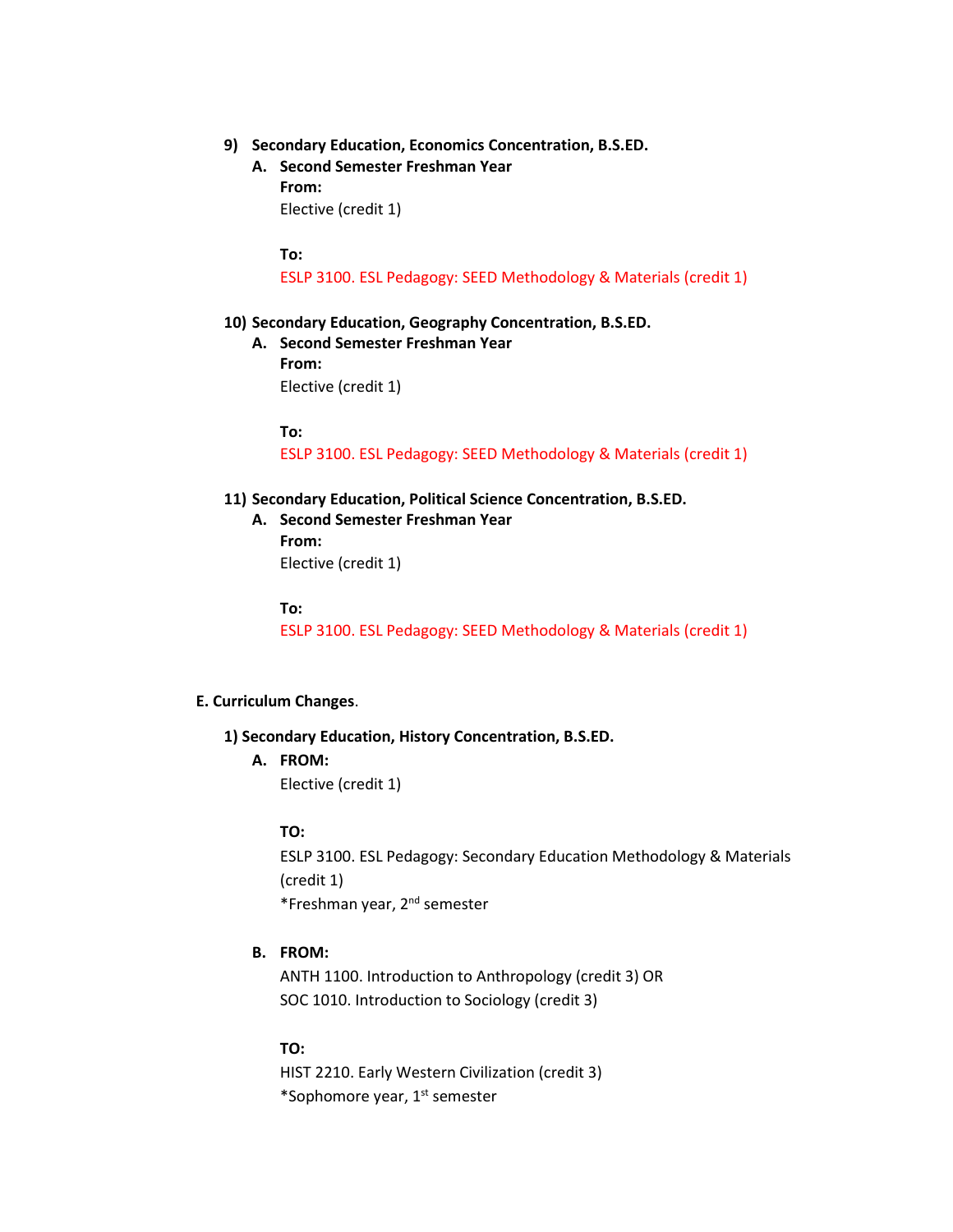# **C. FROM:**

HIST 2210. Early Western Civilization (credit 3) OR HIST 2220. Modern Western Civilization (credit 3)

### **TO:**

HIST 2220. Modern Western Civilization (credit 3) \*Sophomore year, 2nd semester

# **D. FROM:**

Electives (credit 3)

#### Select one:

HIST 4710-History of Africa (credit 3) OR HIST 4730(5730)-The Modern Middle East (credit 3) OR HIST 4740(5740)-History of Japan (credit 3) OR HIST 4750(5750)-History of China (credit 3) OR HIST 4760(5760)-Vietnam: Its Wars and Their Aftermath (credit 3) OR HIST 4790-4799(5790)-Latin American Studies (credit 3)

### **TO:**

# Select two: HIST 4710-History of Africa (credit 3) OR HIST 4730(5730)-The Modern Middle East (credit 3) OR HIST 4740(5740)-History of Japan (credit 3) OR HIST 4750(5750)-History of China (credit 3) OR HIST 4790-4799(5790)-Latin American Studies (credit 3) \*\*delete electives and delete HIST 4760(5760) and change selection to *two*. Junior year, 1<sup>st</sup> semester

### **E. FROM:**

Electives from POLS, ECON, GEOG (credit 6)

#### TO:

Electives from POLS, GEOG (credit 6) \*\*delete ECON option. Junior year, 2nd semester

**Motion to approve**. Julie Baker **Second**. Mike Gotcher **Vote.** Motion carried.

### **4. Accounting & Business Law**

**A. Addition of New Minor.**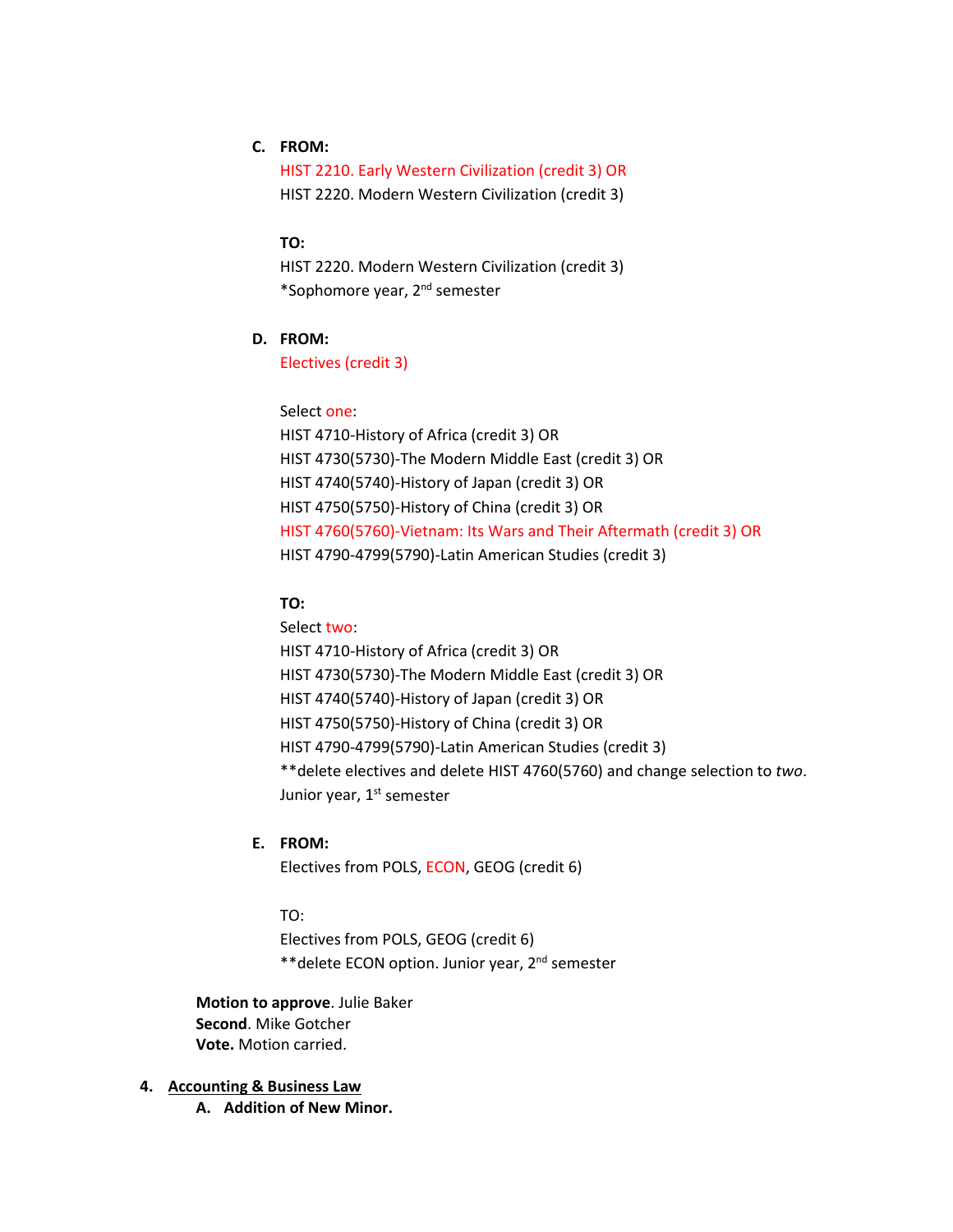Accounting Minor

Students will be allowed to complete a minor in Accounting by completing 15 hours of courses as designated below:

Required Courses:

ACCT 2110 Principles of Financial Accounting ACCT 2120 Principles of Managerial Accounting ACCT 3170 Intermediate Financial Accounting I ACCT 3180 Intermediate Financial Accounting II

Select from ACCT 3210 Cost Accounting OR ACCT 3330 Federal Taxation

**Motion to approve**. Julie Galloway **Second**. Julie Baker **Vote.** Motion carried.

#### **5. Decision Sciences and Management**

**A. Course Description Changes.**

#### **BMGT 4930 – Business Strategy**

**From:** 

Prerequisite: BMGT 3510, FIN 3210 and MKT 3400. Prerequisite or corequisite: DS 3520. A capstone course stressing management problem analysis, problem solving, and decision-making. Enrollment in Junior- or Senior-level BMGT courses requires Junior Standing. All Business majors must have completed the Basic Business Program.

**To:** 

Prerequisite: BMGT 3510, FIN 3210, MKT 3400 and Senior Standing. Prerequisite or corequisite: DS 3520. A capstone course stressing management problem analysis, problem solving, and decision-making. This course is designed to be taken during semester of graduation.

**Motion to approve**. Thomas Timmerman **Second**. Julie Baker **Vote.** Motion carried.

#### **6. Economics, Finance and Marketing**

**A. Curriculum Changes.**

**From:** FIN ELEC1………………………9

1 Elective courses are to be selected in consultation with the academic advisor.

**To:**

FIN ELEC1………………………9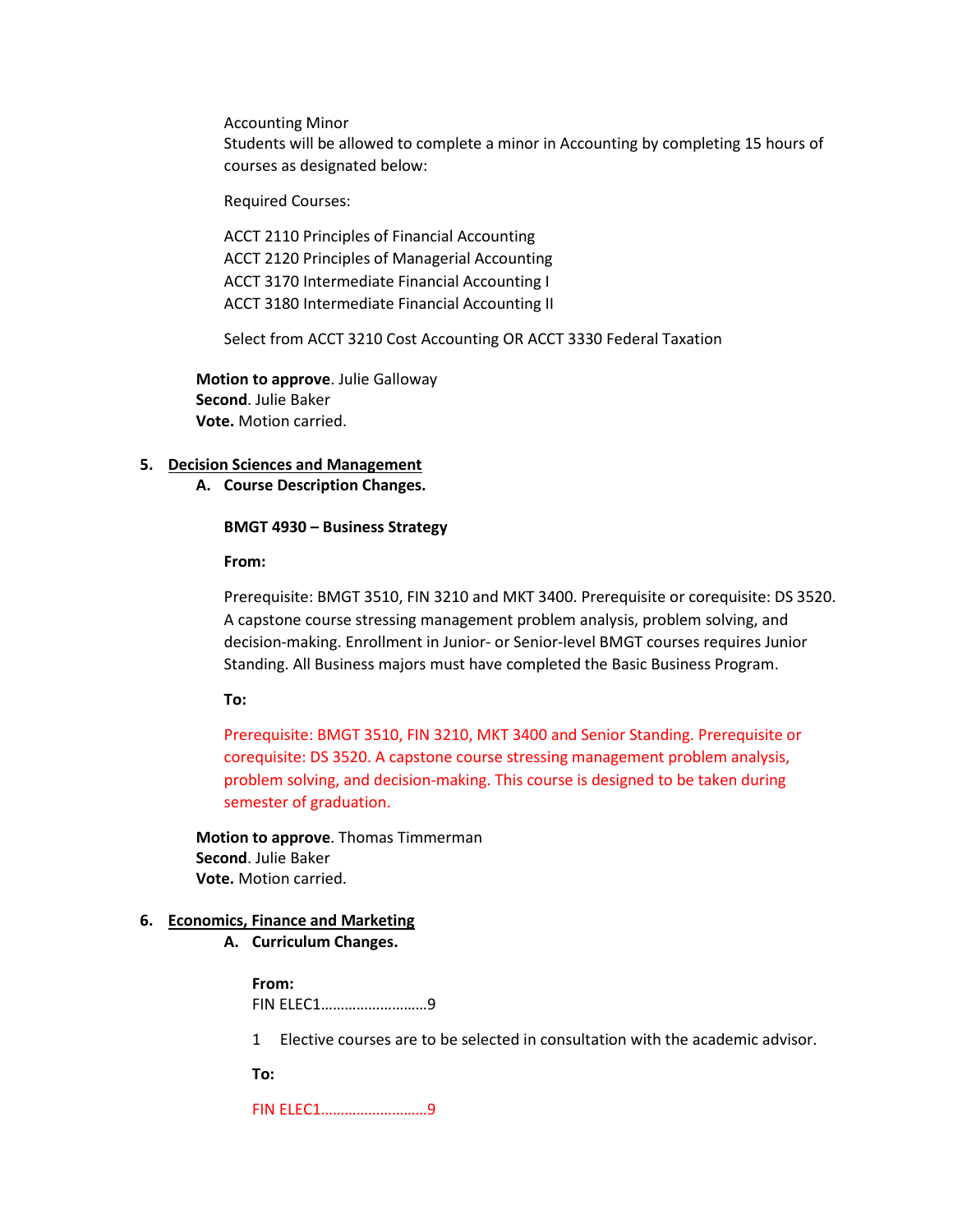1 At least one course must be a 4000-level course. Elective courses are to be selected in consultation with the academic advisor.

**Motion to approve**. Julie Galloway **Second**. Julie Baker **Vote.** Motion carried

### **B. Course Changes.**

Change the course description of ECON 4900 (5900)

#### **From:**

ECON 4900 (5900) – Contemporary Economics Workshop Credit 1 to 6. Thorough and intensive training of public school teachers in fundamental economic principles and current issues. May not be counted as part of a degree program in the College of Business.

#### **To:**

ECON 4900 (5900) –Economics Workshop Lec. 3. Credit 3. Prerequisite: ECON 3810 and ECON 3820 or consent of instructor. A capstone class focused on reading, evaluating and conducting economic research, both classic and contemporary. Requires Senior Standing.

**Motion to approve**. Julie Galloway **Second**. Lisa Zagumny **Vote.** Motion carried

#### **7. Counseling & Psychology**

#### **A. Addition of New Certificate.**

Addition of Human Behavior Data Analytics Certificate – Fall 2020

This certificate will be awarded to psychology majors who meet the criteria listed below. Psychology majors have the opportunity to receive extensive training in applied statistics, research design, and the interpretation of statistical relationships in human behavior. These skills are highly desirable in fields such as health care informatics. Students who are able to complete the courses below with an average GPA in these courses of 3.75 meet the criteria for the certificate and have a level of proficiency in data analytics that employers will highly value.

#### Courses – 16 hours

PSY 3010 Statistics and Experimental Design PSY 3110 Experimental Psychology PSY 4930 Senior Thesis PSY 4931 Senior Thesis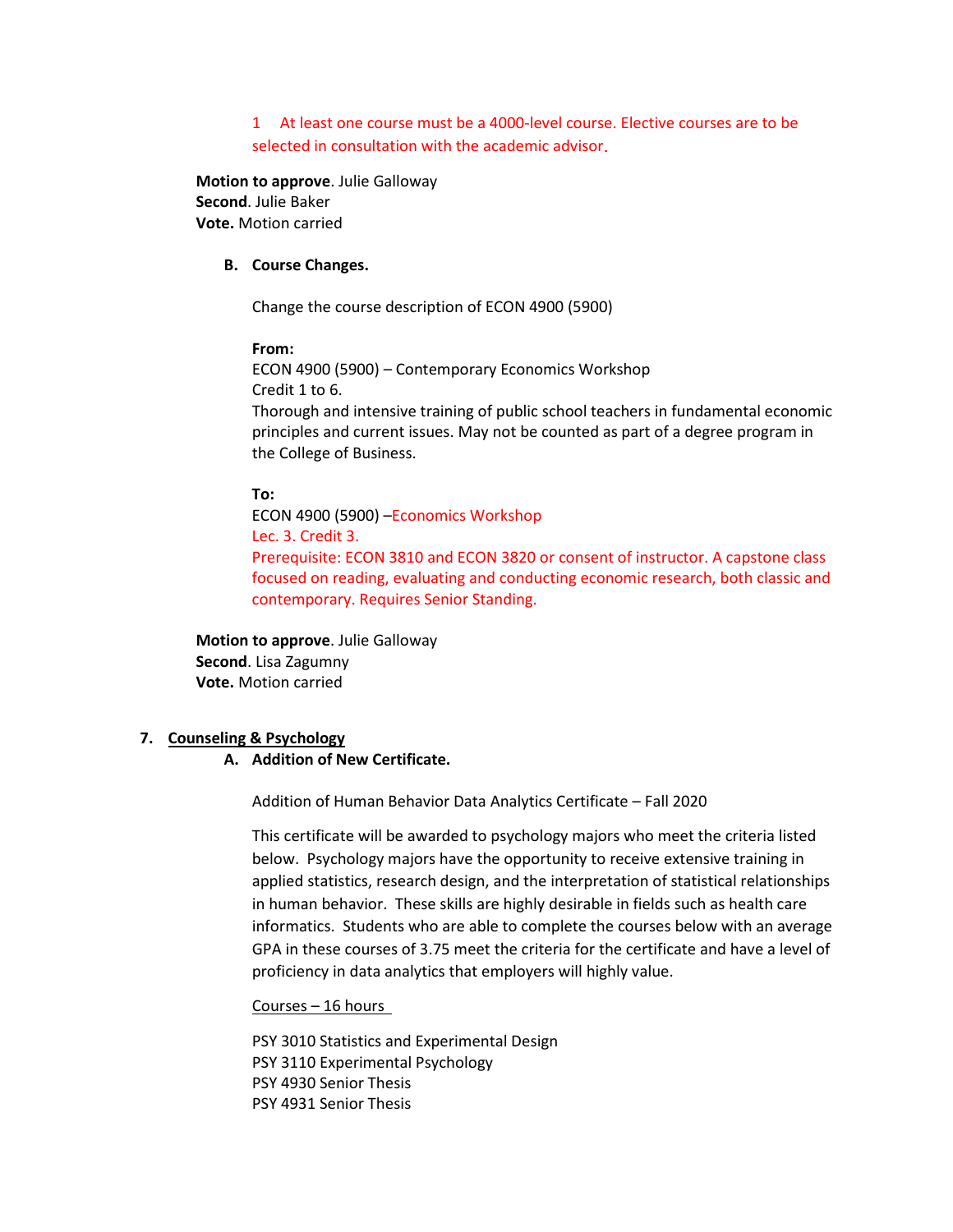PSY 4600 Data Analytics in Psychology

**Motion to approve**. Barry Stein **Second**. Julie Baker **Vote.** Motion carried

### **8. Art, Craft & Design**

### **A. Addition of New Concentration.**

The School of Art, Craft & Design proposes the addition of a new BFA concentration, Dual-Studio concentration. The proposed concentration curriculum and concentration comparison table was presented. The School of Art, Craft & Design has experienced students with increasing interest in pursuing creative inquiry in more than a single studio. We feel the addition of this concentration will best serve our students and it is reflective of current trends in art, which leans towards a multidisciplinary creative practice.

**Motion to approve**. Kimberly Winkle **Second**. Julie Baker **Vote.** Motion carried

### **B. Course Addition.**

**A.** ART 4111 Senior Thesis in Dual-Studio I, Stu. 6. Credit. 3 ART 4112 Senior Thesis in Dual-Studio II, Stu. 6. Credit. 3 ART 4113 Senior Thesis in Dual-Studio III, Stu. 6. Credit. 3 ART 4114 Senior Thesis in Dual-Studio IV, Stu. 6. Credit. 3

Description: Guided individual studio projects leading to a professional level of technical, conceptual, and design accomplishment in a stylistically coherent body of work.

### **C. Addition of New Minor**.

The School of Art, Craft & Design proposes the addition of a new Minor in Studio Art. Students may earn this minor by completing 15 hours (5 courses) from the following list of courses, which are all 3 credit hour studio courses:

| Art 1045: Drawing I                       | Art 2610: Intro to Fibers      |
|-------------------------------------------|--------------------------------|
| Art 1050:Drawing II                       | Art 2710: Intro to Glass       |
| Art 1250: Intro to Digital Imaging        | Art 2810: Intro to Metals      |
| Art 1340: Foundations Studio I            | Art 2910: Intro to Wood        |
| Art 1350: Foundation Studio II            | Art 3210: Design Studio        |
| Art 2210: Intro to Design                 | Art 3220: Design Studio II     |
| Art 2220: Typography, Text & Image        | Art 3230: Design Studio III    |
| Art 2340: CAD for Artist                  | Art 3310: Drawing III          |
| Art 2410: Painting I                      | Art 3410: Painting II          |
| Art 2510: Intro to Clay                   | Art 3420: Painting III         |
| Art 3511: Intermed. Hand-building in Clay | Art 3521: Advanced Clay Studio |
| Art 3610: Weaving I                       | Art 3611: Weaving II           |
|                                           |                                |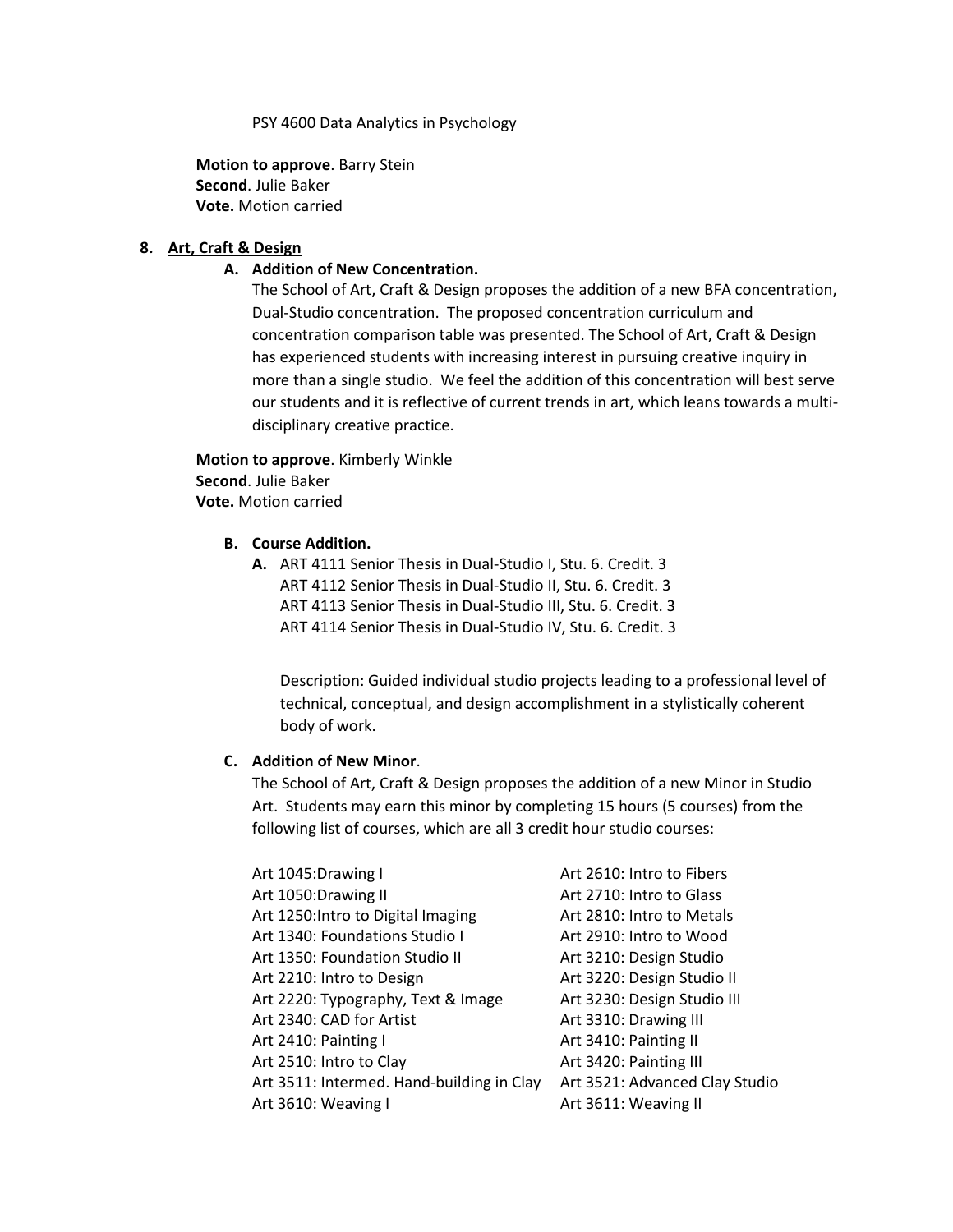Art 3620: Surface Design I Art 3621: Surface Design II Art 3640: 3D Structures I Art 3641: 3D Structures II Art 3650: Fiber Art Studio I Art 3651: Fiber Art Studio II Art 3711: Intermediate Glass **Art 3721: Advanced Glass** Art 3740: Warm Processes in Glass Art 3750: Production Processes in Glass Art 3811: Metals Studio: Metalsmithing Art 3821: Metals Studio: Blacksmithing Art 3911: Intermediate Wood Art 3921: Advanced Wood Art 3940: Woodturning

**Motion to approve**. Kimberly Winkle **Second**. Barry Stein **Vote.** Motion carried

#### **9. Exercise Science**

### **A. Addition of New Courses.**

- **1)** EXPW 4770 Physical Education I. Lec. 3, credit 3. Methods of teaching physical education to young children for those who are not pursuing a Tennessee teaching license. Pedagogical content for elementary physical education is covered.
- **2)** EXPW 4771 Physical Education II. Lec. 3, credit 3. Methods of teaching physical education to middle and high school students for those who are not pursuing a Tennessee teaching license. Pedagogical content for grades 5-12 is covered.
- **3)** EXPW 3500 Physical Activity, Health & Special Populations. Lec. 3, credit 3. Study of effects of physical activity and inactivity on pathophysiology of various health conditions across the lifespan. A wide range of health risks and conditions for different populations will be examined.
- **4)** EXPW 3550 Support and Services for Persons with Physical Impairments. Lec. 3, credit 3. Survey of variety of assistive technology and devices, and educational and health related resources for persons with physical impairments. A variety of conditions and modifications will be explored.
- **5)** EXPW 1140 Introduction to Strength and Conditioning. Lec. 1, credit 1. Designed for students interested in pursuing a career as a strength and conditioning coach, this course provides an overview of the educational process, testing requirements, necessary practical experience and more directly related to being a strength coach.
- **6)** EXPW 2250 The Art of Coaching. Lec. 3, credit 3. The science and psychology of implementing the art of coaching athletes, clients, and patients in the fields of strength and conditioning, personal training, athletic training and other health and wellness related careers. Focus on quality instruction, coaching and leadership through application of learned coaching skills and methods.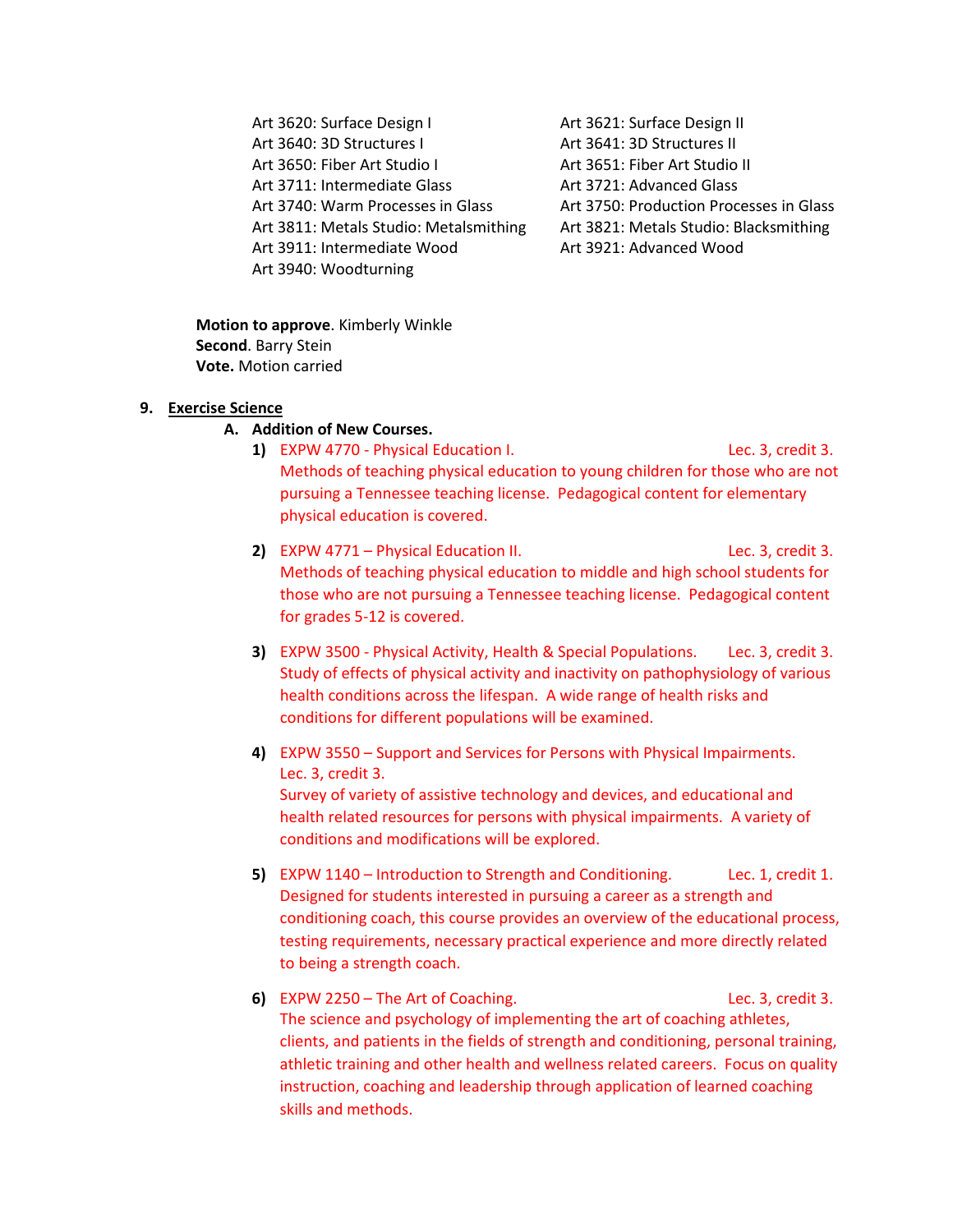- **7)** EXPW 2900 Structural Anatomy. Lec. 3, credit 3. Muscles and bones primarily of the upper extremities, lower extremities and spine including anatomical terminology, locations, planes, joints and basic skeletal movement. Prerequisite for EXPW 2001, EXPW 2002, EXPW4420 and EXPW 4440. Does not replace BIOL 2010 or BIOL 2350.
- **8)** EXPW 3200 Leadership Development in Exercise Science and Sport II. Lec. 3, credit 3.

Prerequisite – EXPW 2200.

Combining leadership theory with practical application, leadership is explored as an integral component of career and life, focusing on the value of influencing others and the importance of interpersonal skills and team dynamics.

**9)** PHED 1121 – Ballroom Dance II. **Lec. 1, credit 1.** Prerequisite – PHED 1120- Ballroom Dance.

Designed to build on skill and steps learned in the ballroom dance class, this course will focus on method, timing and finesse of basic ballroom dances as well as introduce more advanced ballroom dance steps.

- **10)** PHED 1065 Recreational Games. Lec. 1, credit 1. A variety of games people play for recreation and/or leisure will be taught and played in this course, including but not limited to Spikeball, table tennis, Speedminton and more.
- **11)** PHED 1061 Ninja Training. Lec. 1, credit 1. Test of skills, techniques and abilities related to upper body strength, agility, grip strength, leg power and more.
- **12)** PHED 1135 Survey of Team Sports. Lec. 1, credit 1. A variety of team sports will be taught and played including but not limited to volleyball, floor hockey, soccer and flag football.
- **13)** PHED 1136 Survey of Individual/Dual Sports. Lec. 1, credit 1. A variety of individual/dual sports will be taught and played including but not limited to bowling, disc golf, tennis and golf.
- **14)** PHED 1022 Survival Swimming. Lec. 1, credit 1. Designed to develop basic survival swimming proficiency while challenging the aquatic ability of all classifications of swimmers. For beginners, low and high intermediate swimmers, the course is divided into two parts: basic stroke development and combat survival swimming. Emphasis on breath control, basic locomotion, buoyancy positions, and stroke refinement.
- **15)** PHED 1062 Cardio Conditioning. Lec. 1, credit 1. Various methods of cardiorespiratory conditioning will be explored, including but not limited to running, cycling and swimming. Topics also covered include proper warm up and cool down, nutritional needs, individualized workout program design and techniques for success.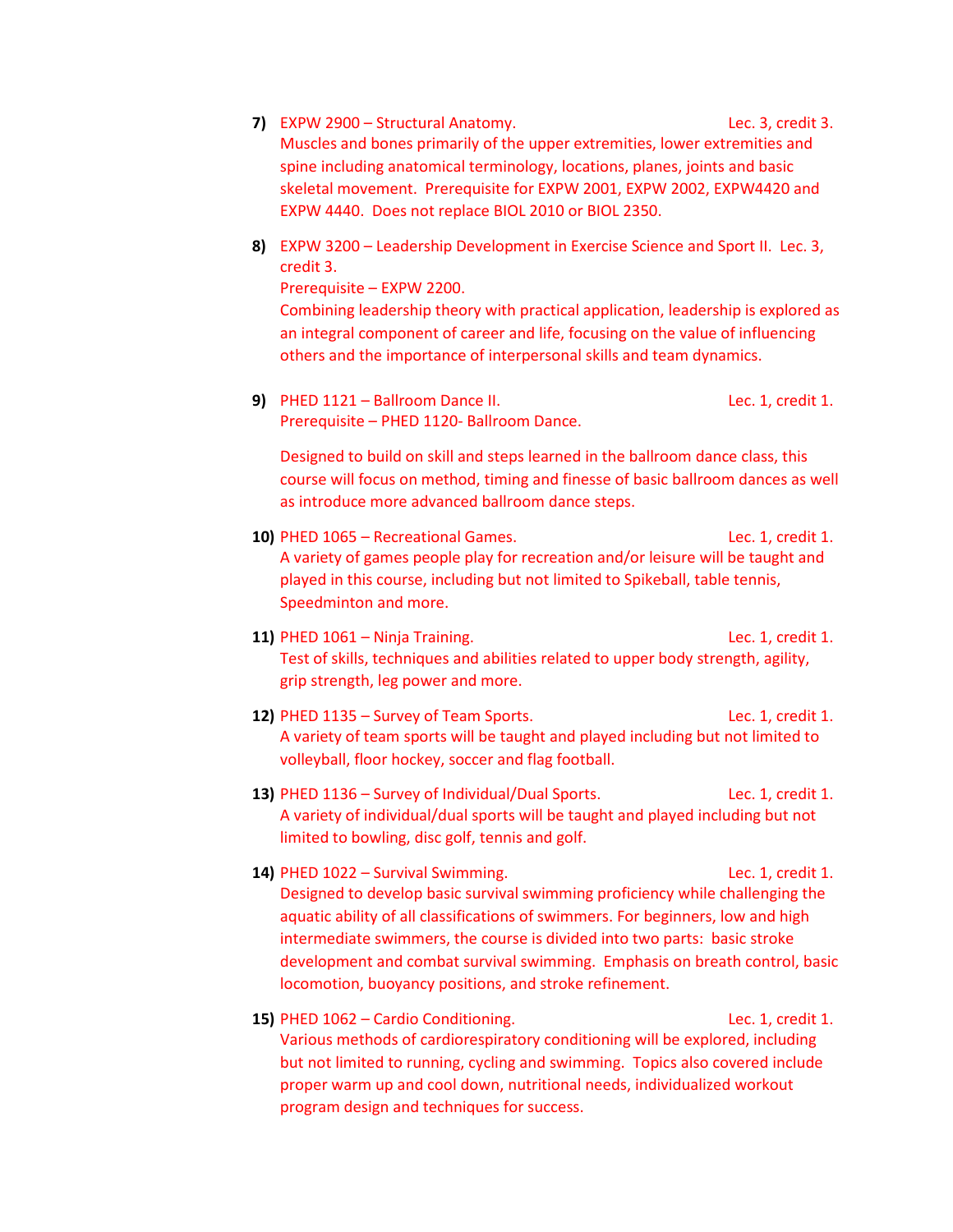- **16)** PHED 1373 Core Stability Training. Lec. 1, credit 1. Develop core strength using Swiss exercise balls, bands and isometric exercise.
- **17)** PHED 1375 Crossfit. Lec. 1, credit 1. For all skill levels, this course is taught by certified Crossfit instructors.

**Motion to approve**. Julie Baker **Second**. Barry Stein **Vote.** Motion carried

#### **10. Communication**

**A. Course Title and Description Changes.**

**FROM:**

**JOUR 2100 Media Literacy and Society** Lec. 3. Credit 3.

**Catalog Course Description:** Prerequisite: None. Media Literacy and Society. This course will explore the historical development and current status of mass media from a consumer's point of view with the goal of improving media literacy skills. *Topics relate to the construction and deconstruction of media messages and how they influence individuals, specialized and mass audiences, and society as a whole.* Students develop global perspectives by encountering issues dealing with the relationship of the media to government, education, society, politics, economics, religion, culture, family, and the individual *as well as the role and responsibility of a free press in a democratic society*. 3 credit hours.

**TO:**

#### **JOUR 1110 Media and Social Institutions**

Lec. 3. Credit 3.

**Catalog Course Description:** Prerequisite: None. Media and Social Institutions. This course will explore the historical development, current status, and impact of media from a consumer's point of view with the goal of improving media literacy skills. Students develop global perspectives by encountering issues dealing with the relationship of the media to government, education, politics, economics, religion, culture, society, family, and the individual. 3 credit hours.

**Motion to approve**. Brenda Wilson **Second**. Lori Maxwell **Vote.** Motion carried

### **11. History**

**A. Course Additions.**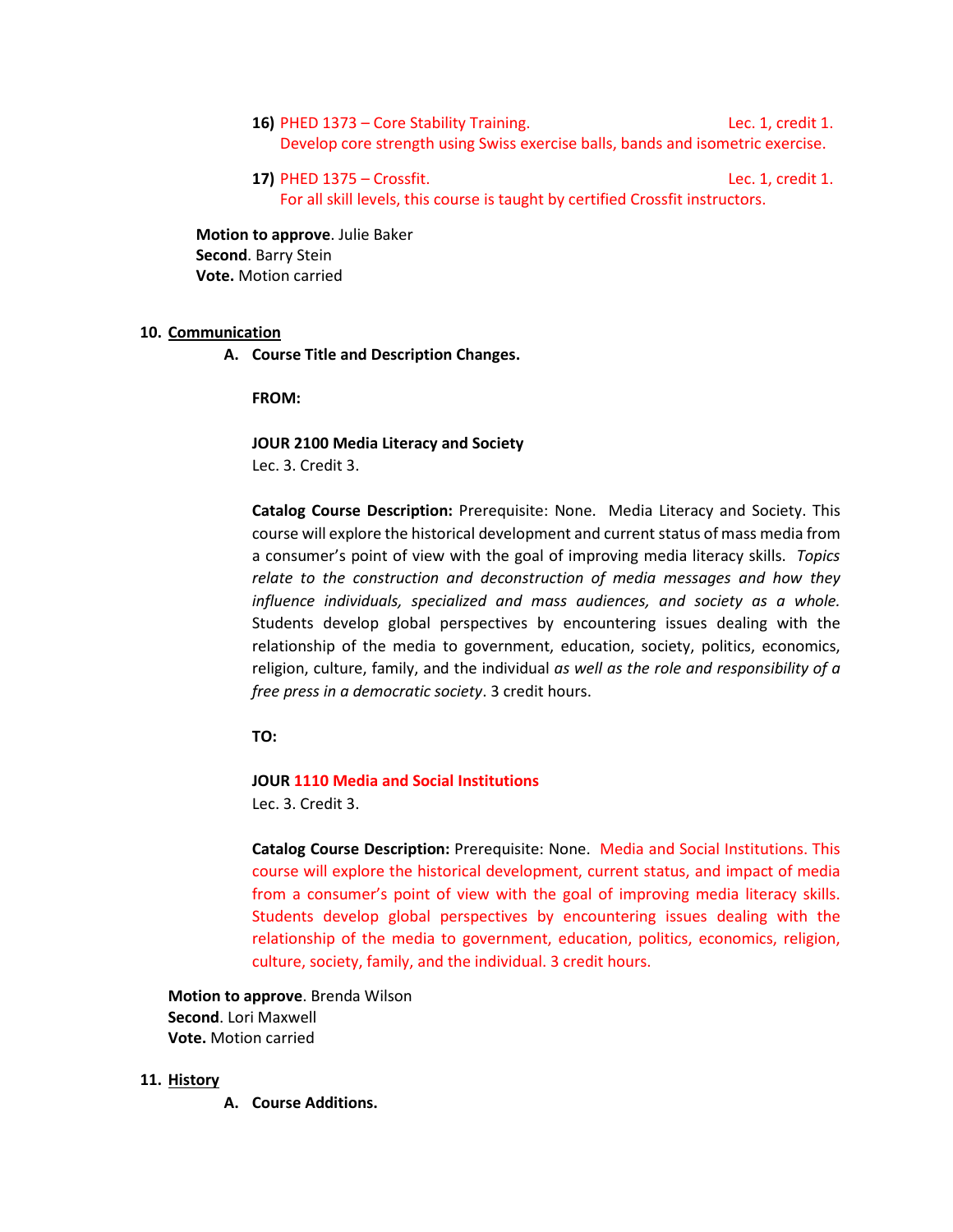1) The History Department proposes the addition of a new course:

HIST 3420 "Archives Management and Research"

Catalog Description:

Lec. 3, Credit 3. Considers theory, standards, and methods of archive management in a hands-on environment.

**Motion to approve**. Jeff Roberts **Second**. Lisa Zagumny **Vote.** Motion carried

### **B. Course Addition.**

1) HIST 3390 US Civil Rights Movement History Lec. 3, Credit 3. Prerequisite: None

Catalogue Description: Lec. 3 Credit 3. Considers the role of African American communities and institutions in the history of the US Civil Rights Movement.

**Motion to approve**. Jeff Roberts **Second**. Julie Baker **Vote.** Motion carried

### **C. Course Addition.**

1) HIST 4380 Black Women in US History Type: Lec. 3, Credit 3. Prerequisite: None

Catalogue Description: Lec. 3 Credit 3. Considers the role of women of African descent in the history of the United States.

**Motion to approve**. Jeff Roberts **Second**. Julie Baker **Vote.** Motion carried

#### **12. English**

### **A. Course Additions and Changes.**

1) ENGL/PC 4950 (5950) Topics in Professional and Technical Communication (See attached syllabus.) Lec. 3. Cr. 3.

Prerequisite: ENGL 3250 or PC 3250. In-depth study of topics relevant to the field of Professional and Technical Communication. Course may be repeated provided the content is different.

2) Add ENGL/PC 4950 (5950) to the undergraduate catalog.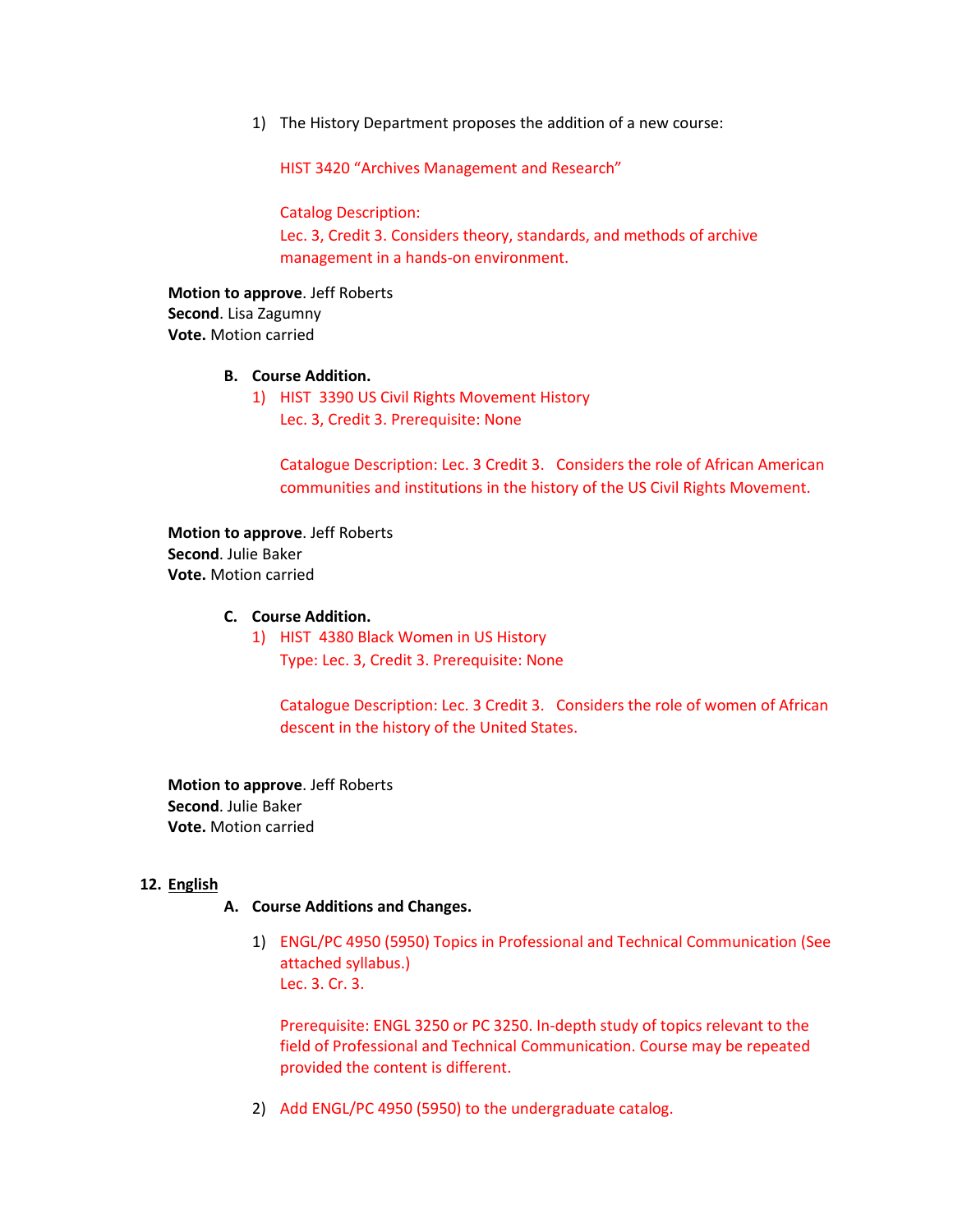Under the statement "At least 12 additional hours of coursework from the following" in the undergraduate catalog, change

#### **FROM:**

ENGL/PC 3250—Professional Communication 1 Credit: 3. PC/WEBD 3500—Rhetoric and the Internet Credit: 3 PC 3700—Information Design in the Professions Credit: 3. PC 3750—Ethics in the Professions Credit: 3. PC 4850 (5850)—Internship Credit: 3, 6, 9. PC 4940 (5940)—Technical Editing Credit: 3. ENGL/PC 4970 (5970)—Professional Communication II Credit: 3 PC 4990 (5990)—Business and Grant Proposal Writing Credit: 3

#### **TO:**

ENGL/PC 3250—Professional Communication 1 Credit: 3. PC/WEBD 3500—Rhetoric and the Internet Credit: 3 PC 3700—Information Design in the Professions Credit: 3. PC 3750—Ethics in the Professions Credit: 3. PC 4850 (5850)—Internship Credit: 3, 6, 9. PC 4940 (5940)—Technical Editing Credit: 3. ENGL/PC 4950 (5950)—Topics: 3 ENGL/PC 4970 (5970)—Professional Communication II Credit: 3 PC 4990 (5990)—Business and Grant Proposal Writing Credit: 3

**Motion to approve**. Linda Null **Second**. Brandon Johnson **Vote.** Motion carried

#### **B. Curriculum Changes.**

- A. Clarify the connection of Anglophone Literature content to other literature courses offered within the Department of English.
- 1) In the Undergraduate Catalog, for each concentration (Creative Writing, Language and Rhetoric, Literature, Professional and Technical Communication, Theatre), under the "Note" section following the year-by-year breakdown of curriculum requirements, add the following statement to the end of Note 2:

"When necessary, a committee of the instructor of record, the department chair, and the literature concentration advisor will determine if and how courses with primarily Anglophone Literature fit into the existing curriculum for the British/American blocks. Suitably designated courses may be substituted for the courses currently listed in those blocks, contingent upon approval of the majority of the committee."

#### **Motion to approve**. Linda Null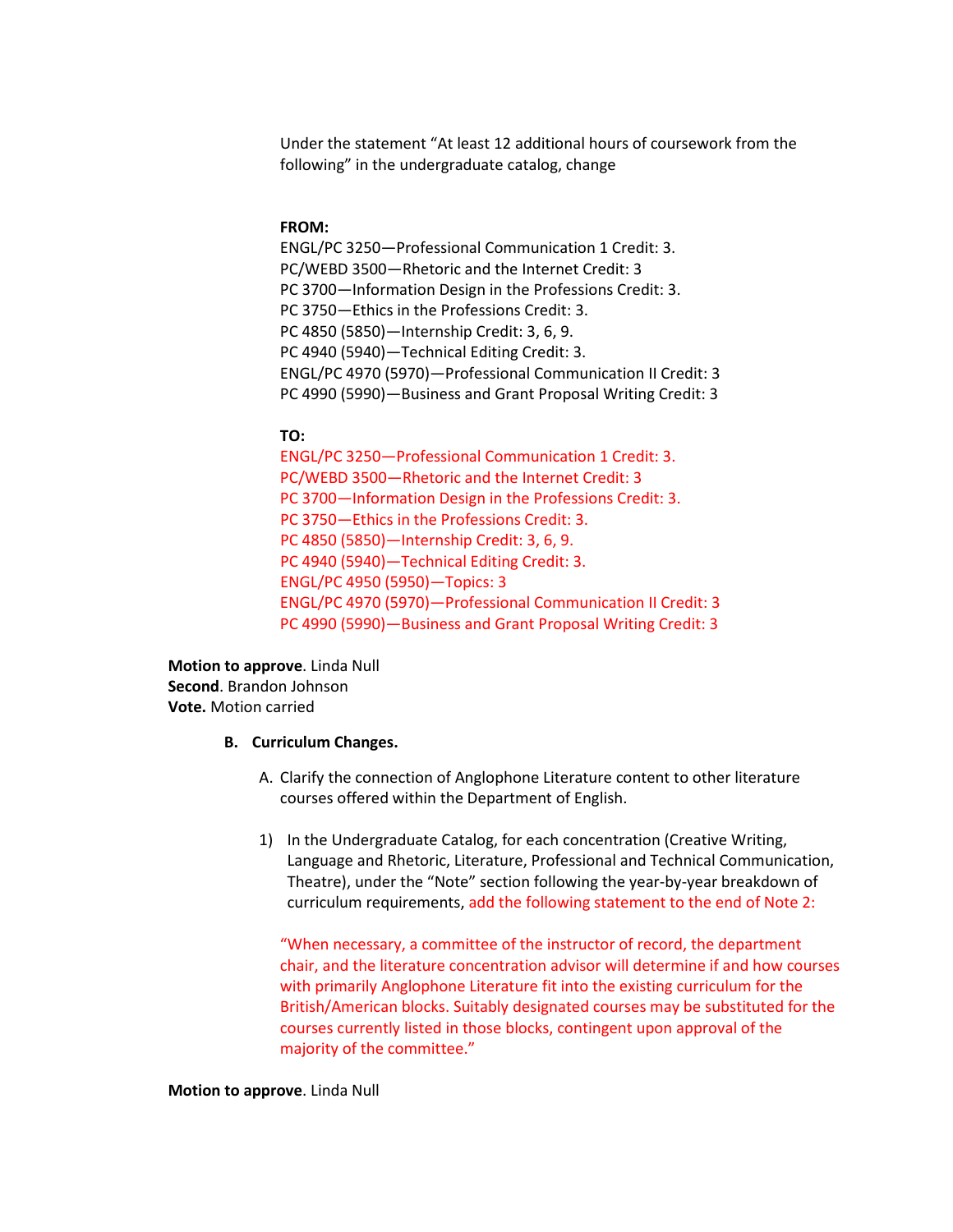**Second**. Jeff Roberts **Vote.** Motion carried

### **13. Music**

### **A. Minor Changes and Additions.**

1) The School of Music proposes a name change to our current music minor to 'Music History Minor' and the creation of three additional music minor programs: Music Performance Minor, Music Technology Minor, and Music Theory & Composition Minor.

#### MUSIC MINOR (Rename to Music History Minor)

15 hours required:

| MUS 1030        | <b>Music Appreciation</b>    |                      | (3 credits) |                         |
|-----------------|------------------------------|----------------------|-------------|-------------------------|
| <b>MUS 1120</b> | Harmony I                    |                      | (3 credits) |                         |
| <b>MUS 3010</b> | Music History I (3 credits)  |                      |             | *prerequisite: MUS 1030 |
| <b>MUS 3020</b> | Music History II (3 credits) |                      |             | *prerequisite: MUS 1030 |
| <b>MUS</b> ---- | Private Lessons (2 credits)  |                      |             | *2 semesters required   |
| <b>MUS</b> ---- | Ensemble                     | $(1 \text{ credit})$ |             |                         |

### 2) MUSIC PERFORMANCE MINOR

15 hours required:

| <b>MUS 1030</b> | <b>Music Appreciation</b> | (3 credits)             |                |
|-----------------|---------------------------|-------------------------|----------------|
| <b>MUS 1120</b> | Harmony I                 | (3 credits)             |                |
| $MUS$ ----      | <b>Applied Lessons</b>    | $(3-4 \text{ credits})$ | *3-4 semesters |
| $MUS$ ----      | Ensemble                  | $(3-4 \text{ credits})$ | *3-4 semesters |
| $MUS$ ----      | Elective(s)               | $(1-3 \text{ credits})$ |                |

\*Total of Applied lessons and ensembles must be no less than 6 credits

### 3) MUSIC TECHNOLOGY MINOR

15 hours required:

| <b>MUS 1030</b> | <b>Music Appreciation</b>                                | (3 credits)             |
|-----------------|----------------------------------------------------------|-------------------------|
| <b>MUS 1120</b> | Harmony I                                                | (3 credits)             |
| <b>MUS 4250</b> | <b>Recording Techniques</b>                              | (2 credits)             |
| <b>MUS 4510</b> | <b>Computer Applications in Music (2 credits)</b>        |                         |
| <b>MUS</b> ---- | Applied Lessons (1-2 credits) *1 credit/semester maximum |                         |
| $MUS$ ----      | <b>Ensembles</b>                                         | $(1-2 \text{ credits})$ |
| <b>MUS</b> ---- | Elective(s)                                              | (2 credits)             |

\*Total of Applied lessons and ensembles must be no less than 3 credits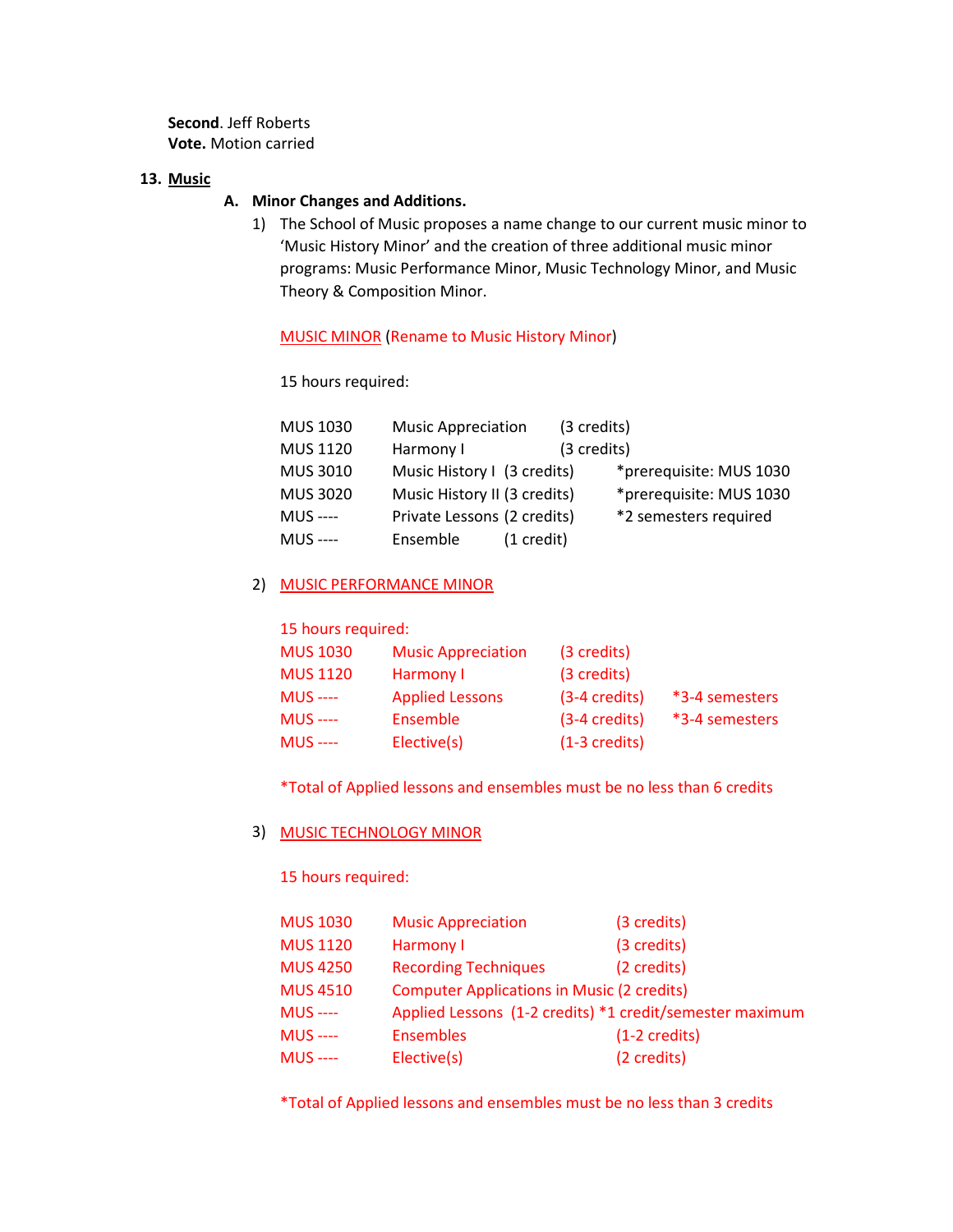#### 4) MUSIC THEORY & COMPOSITION MINOR

15 hours required:

| <b>MUS 1030</b> | <b>Music Appreciation</b>           | (3 credits)          |
|-----------------|-------------------------------------|----------------------|
| <b>MUS 1120</b> | Harmony I                           | (3 credits)          |
| <b>MUS 1140</b> | <b>Harmony II</b>                   | (3 credits)          |
| <b>MUS</b> ---- | <b>Applied Composition Lessons</b>  | $(1 \text{ credit})$ |
| <b>MUS</b> ---- | <b>Applied Instrumental Lessons</b> | $(1 \text{ credit})$ |
| <b>MUS</b> ---- | Ensemble                            | $(1 \text{ credit})$ |
| <b>MUS</b> ---- | Elective(s)                         | (3 credits)          |

\* Total of Applied lessons and ensembles must be no less than 3 credits

\*Elective credits can be fulfilled with additional applied study (up to 2 credits) and/or ensemble(s) (up to 3 credits)

**Motion to approve**. Wendy Mullen **Second**. Barry Stein **Vote.** Motion carried

#### **14. Agriculture**

**A. Course Changes.**

Add BIOL 3810 – General Genetics as an option to ANS 3130 - Animal Breeding

#### **B. Course Additions.**

#### Add AGHE 2100 (3 credits) – Community Leadership

This course is being proposed as a dual-credit course to be offered each summer to participants (high school juniors & seniors) participating in the Tennessee Leadership Summit on the TN Tech campus. The Leadership Summit participants spend five days on the TN Tech campus participating in daily workshops, lectures and community service projects throughout the Cookeville community. The students contact hours with TN Tech faculty, consultants and community leaders in addition to online assignments exceeds the minimum contact hour requirement for a three credit course.

### **C. Course Deletions.**

1) AGHT 3250 - [Arborist Services.](https://tturedss1.tntech.edu/pls/PROD/bwckctlg.p_disp_course_detail?cat_term_in=201810&subj_code_in=AGHT&crse_numb_in=3250) Lec. 2 Lab 2. Credit 3.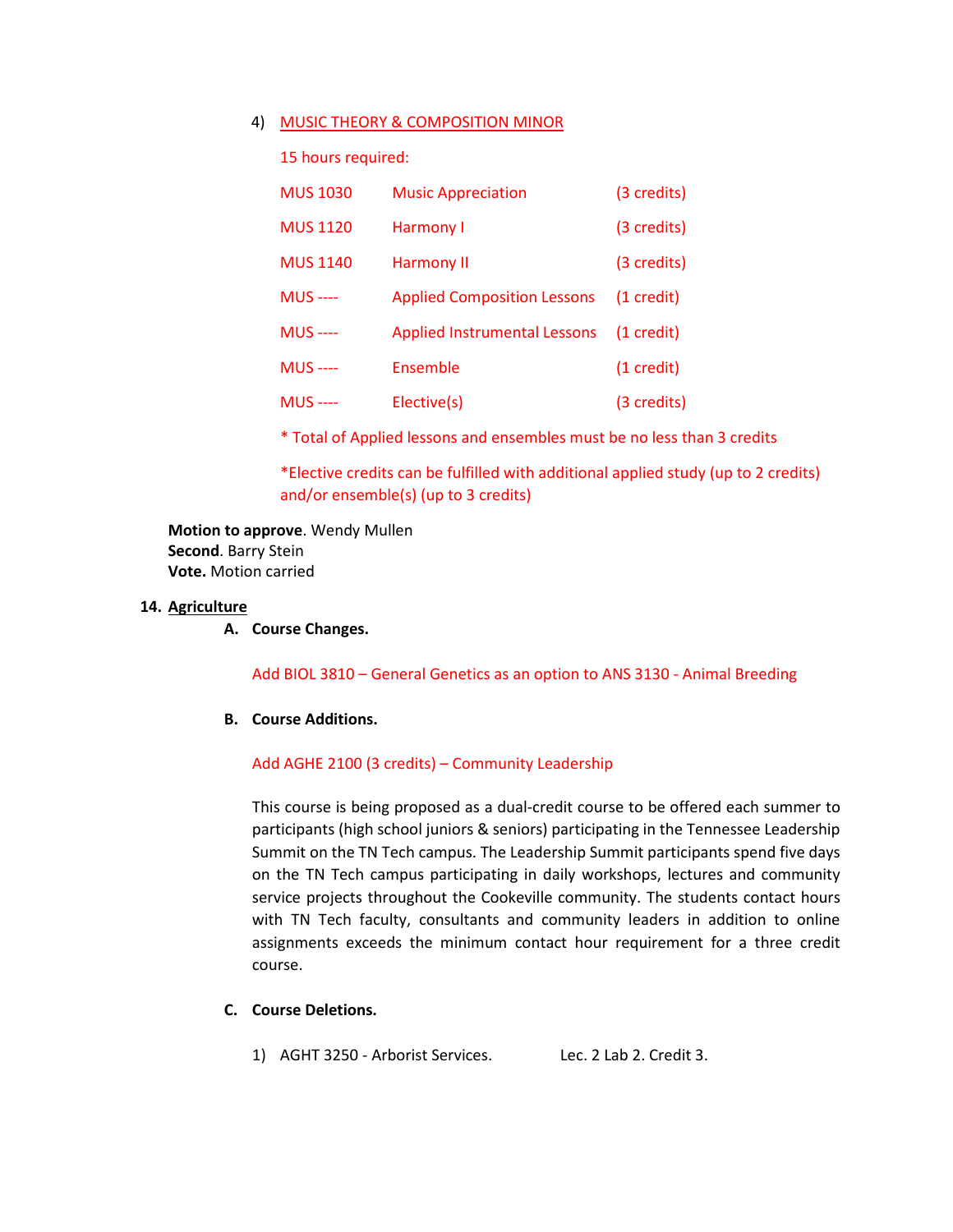Basic training and experience in professional tree care and aerial tree work. Climbing equipment provided, students provide personal protective equipment after instruction.

### **2) Course Changes.**

### **A. From:**

AGHT 3030 - [Integrated Pest Management.](https://tturedss1.tntech.edu/pls/PROD/bwckctlg.p_disp_course_detail?cat_term_in=201810&subj_code_in=AGHT&crse_numb_in=3030) Lec. 2 Lab 2. Credit 3.

Prerequisite: BIOL 1123. Introduction to the aspects of integrated pest management. Identification of plant disease and insect pest problems. Fundamentals of control: biological, cultural, and chemical. Plant disease concepts including etiology, ecology, and physiology.

### **To:**

AGHT 3030 - [Integrated Pest Management.](https://tturedss1.tntech.edu/pls/PROD/bwckctlg.p_disp_course_detail?cat_term_in=201810&subj_code_in=AGHT&crse_numb_in=3030) Lec. 2 Lab 2. Credit 3. Introduction to the aspects of integrated pest management including pest and disease identification, symptoms, and fundamentals of controls.

### **B. From:**

AGHT 3400 - [Landscape Horticulture.](https://tturedss1.tntech.edu/pls/PROD/bwckctlg.p_disp_course_detail?cat_term_in=201810&subj_code_in=AGHT&crse_numb_in=3400) Lec. 2 Lab 2. Credit 3. Prerequisite: AGRN 1100, AGRN 1110 or consent of instructor. Basic theory and principles of design for landscaping modern homes and businesses. Use of ornamental plants and special features. Installation, maintenance, and discussion of the effect of management on plant growth and health. Topics include pruning, fertilizer application, pest control, etc.

### **To:**

AGHT 3400 - [Landscape Horticulture.](https://tturedss1.tntech.edu/pls/PROD/bwckctlg.p_disp_course_detail?cat_term_in=201810&subj_code_in=AGHT&crse_numb_in=3400) Lec. 2 Lab 2. Credit 3. Basic principles and elements of design for residential and business landscaping. Selection, installation, maintenance, and health management of plants.

### **C. From:**

AGHT 3410 – Plant propagation. Lec. 2 Lab 2.Credit 3. Prerequisite: AGRN 1100, AGRN 1110, BIOL 1123, or consent of instructor. Asexual and sexual propagation of plants by cuttings, layers, division, special structures, grafting, budding, seeds, and tissue culture.

### **To:**

AGHT 3410 - [Plant Propagation.](https://tturedss1.tntech.edu/pls/PROD/bwckctlg.p_disp_course_detail?cat_term_in=201810&subj_code_in=AGHT&crse_numb_in=3410) Lec. 2 Lab 2. Credit 3. Asexual and sexual propagation of plants by cuttings, layering, division, special structures, grafting, seeds, and tissue culture.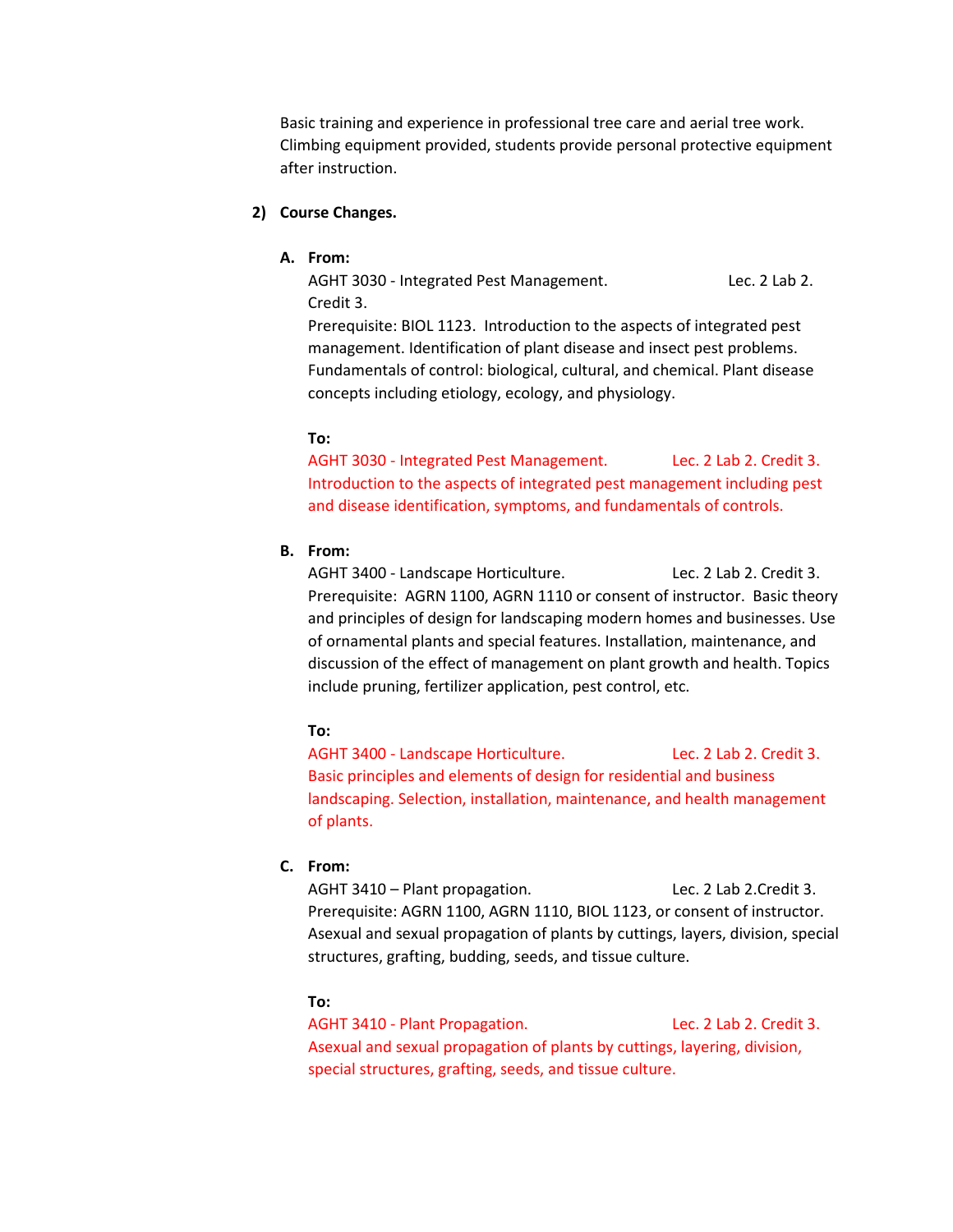### **D. From :**

AGHT 3450 – Dendrology. Lec. 2 Lab 3. Credit 3. Prerequisite: BIOL 2310 or consent of instructor. The study of trees and the identification of native and urban species commonly found in the mid-South. Adaptability of the species to various ecological conditions of forest ecosystems and landscape environments will be discussed.

#### **To:**

AGHT 3450 – Dendrology. Lec. 2 Lab 3. Credit 3. The study of trees and the identification of native species commonly found in the mid-South. Adaptability of the species to various ecological conditions of forest ecosystems and importance to wildlife will be discussed.

### **E. From :**

AGHT 3460 – Interior Plantscaping Lec. 2 Lab 2. Credit 3. Identification, culture, production, and use of foliage plants in interior design; principles of design; and practices of maintenance.

### **To:**

AGHT 3460 – Interior Plantscaping. Lec. 2 Lab 2. Credit 3. Identification, culture, production, and use of foliage plants in interior design; principles and elements of design; and practices of maintenance.

### **F. From:**

AGHT 3480 – Horticultural Therapy Lec. 2 Lab 2. Credit 3. Introduction to the application of horticulture for special education and as therapy for treatment, rehabilitation, and/or training of individuals with disabilities.

#### **To:**

AGHT 3480 – Horticultural Therapy Lec. 2 Lab 2. Credit 3. Introduction to the application of horticulture as therapy for treatment, rehabilitation, training, and/or special education of individuals with disabilities.

### **G. From:**

AGHT 4410 - Nursery Management. Lec. 2 Lab 2. Credit 3. Prerequisite: AGHT 3410. Principles of retail and wholesale nursery site selection, field and container production, and resource management. Students who have not had prerequisites can request permission from the instructor.

#### **To:**

AGHT 4410 – Nursery Management. Lec. 2 Lab 3. Credit 3.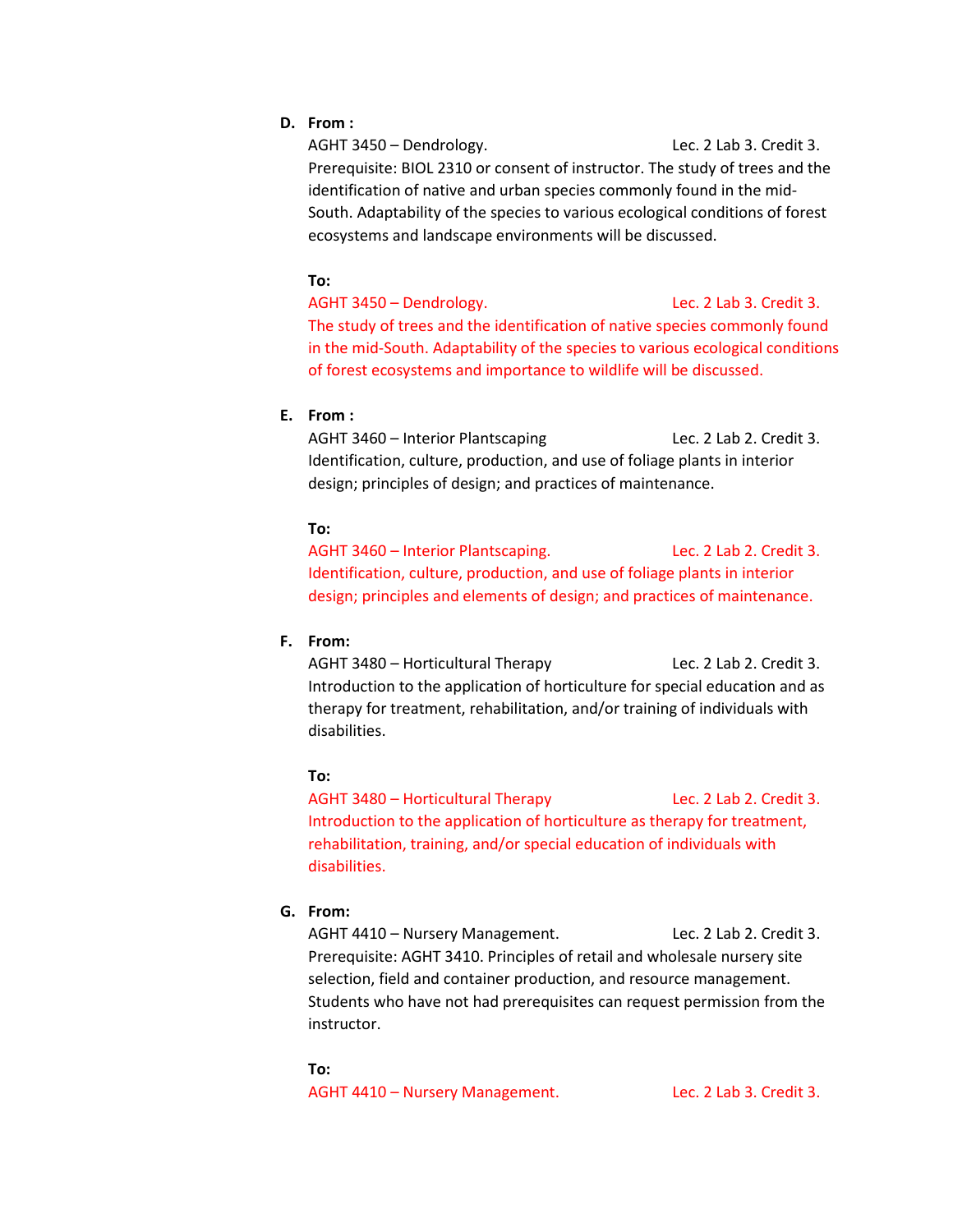Principles and practices of retail and wholesale nursery site selection, field and container production, and resource management. Development of commercial production schedule required.

#### **H. From :**

AGRN 3100 - Turfgrass Management Lec. 2 Lab 2. Credit 3. Prerequisiste : AGRN 1100 and AGRN 1110 or consent of instructor. Establishment and management of special purpose grasses for lawns, golf courses, parks, playgrounds, athletic fields, and roadsides.

#### **To:**

AGRN 3100 – Turfgrass Management. Lec. 2 Lab 2. Credit 3. Principles and practices of managing turf and turfgrasses; identification, selection, establishment, and maintenance of grasses for landscapes, sport fields, parks, and roadsides.

#### **D. New Course Addition.**

#### AGR 4900, Global Agricultural Service Learning

This course is designed to provide students with a forum for critical reflection on community-driven service, intercultural experiences, power and privilege and critical global engagement. Each section is focused on a specific global agricultural immersion experience.

**Motion to approve**. Bruce Greene **Second**. Julie Baker **Vote.** Motion carried

#### **15. Human Ecology**

#### **A. Addition of New Minor**.

The School of Human Ecology requests to add a specific minor in Family Sciences content. This minor would be appropriate for any of the human sciences/helping professions majors and pre-health majors. It is designed to provide an overview of the ecological framework of family theory, in order to complement existing course content for students who will be working with children and families in a variety of job settings.

### **Total 15 hours**

# **Required: 6 Hours** HEC 1010 Life Span Development (3) HEC 2065 Families in Society (3)

#### **Choose: 9 Hours**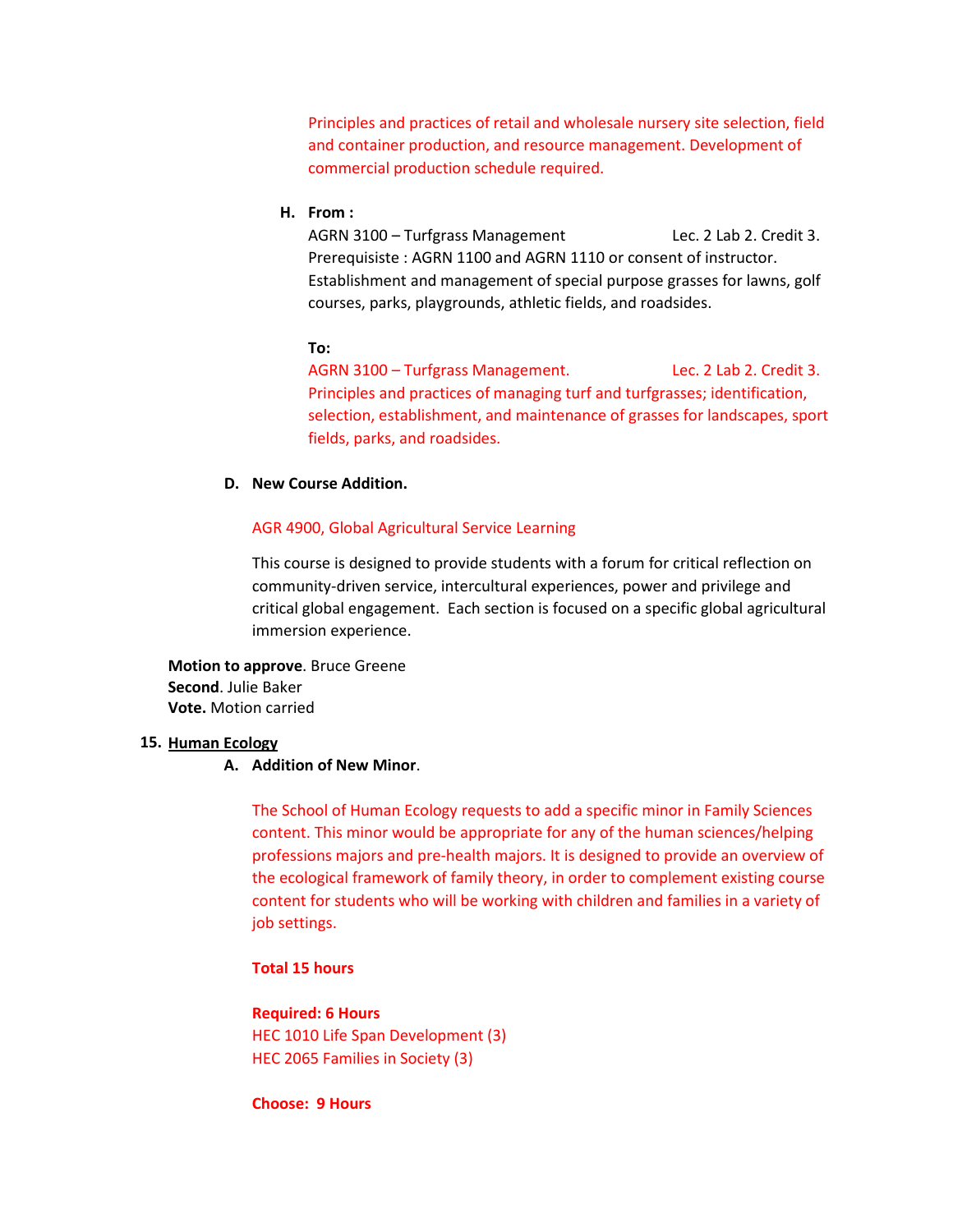HEC 3066 Family Violence across the Lifespan (3) HEC 3100 Cultural Competence for Professionals (3) HEC 3520 Parent Education and Child Guidance (2) **and** HEC 4055 Developing Professional Resilience (1) HEC 3565 Loss and Bereavement for Children and Families (3) HEC 3660 Interpersonal Relationships (3) HEC 4065 Social Policy for Children and Families (3) HEC 4075 Trauma Informed Care (3) HEC 4610 Family Stress Management (3)

### **B. Course Additions, Curriculum and Course Changes.**

1) Add HEC 4075 Trauma Informed Care. Lec 3. Credit 3. Prerequisite: Junior or Senior Standing

Exploring types of trauma and implications on both human and brain development; with an emphasis on parenting and supporting children who have experienced trauma. Importance of trauma informed responses by professionals to individuals and families.

2) Add HEC 4055 Developing Professional Resilience Lec 1. Credit 1 Prerequisite: Junior or Senior Standing

Concepts of nurturing a self-care mindset, creating healthy boundaries, integrating resiliency and prioritizing a self-care plan, in order to promote a positive work/life balance.

**3) From:**

On the Child Development and Family Relations curriculum: From: Junior Year: HEC 3290 Nutrition Through the Life Cycle 3 credits

#### **To:**

Replace with HEC 4075 Trauma Informed Care, 3 credits, in Spring of Junior Year (remove HEC 3290 from this program of study) No change in credits

**4) From:**

Senior Year, Elective Credit 2

### **To:**

Replace 1 Elective Credit with HEC 4055 Developing Professional Resilience, 1 credit, in Spring of Senior Year Elective Credit 1 Total credits for Senior Year remain the same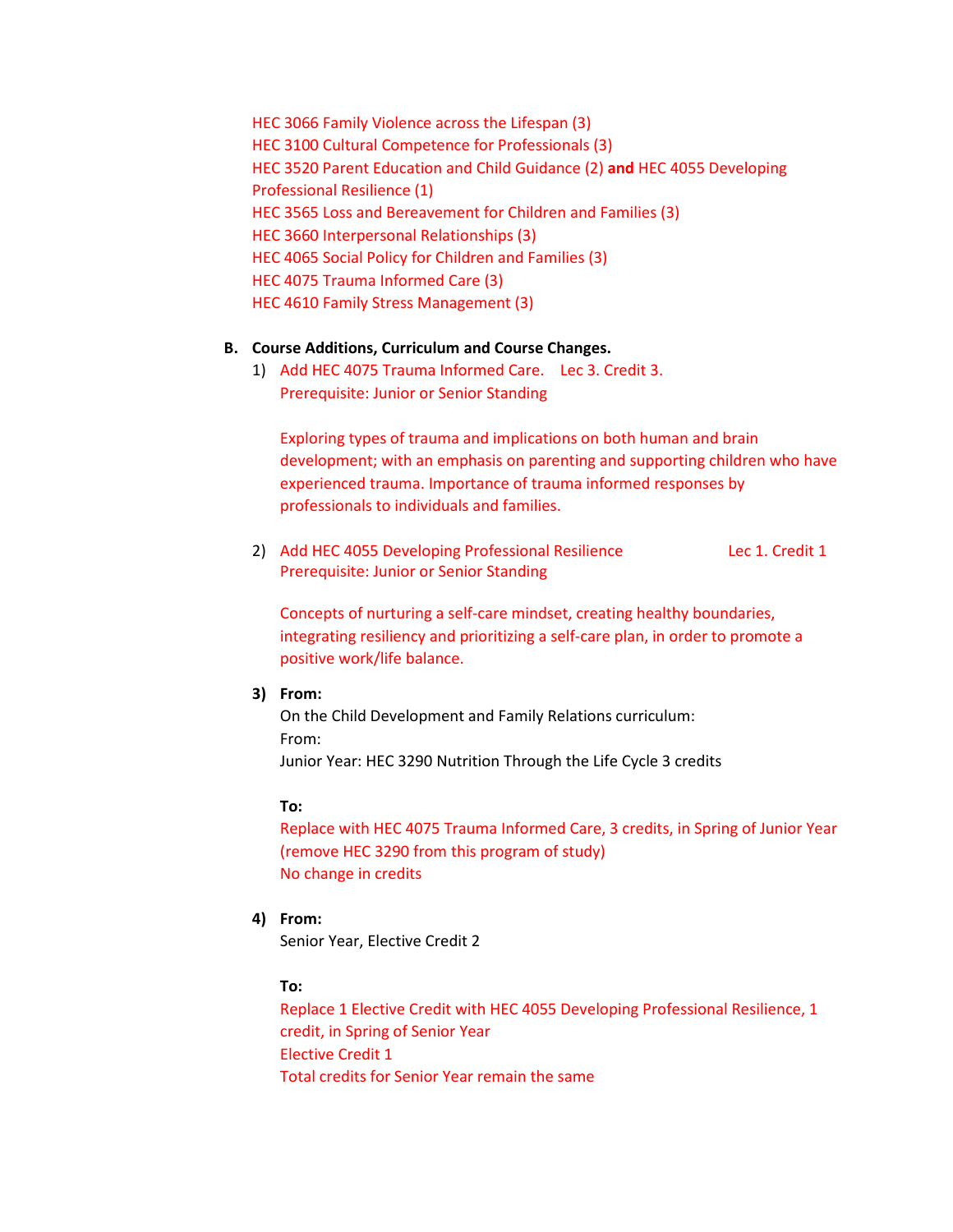### **5) From:**

HEC 3500-Development: Middle childhood/Adolescence Lec. 3. Credit 3.

Basic principles of physical, cognitive, and psychosocial development in middle childhood and adolescence; ages six through 18. Address factors that contribute to challenges in middle childhood and adolescent development.

### **To:**

HEC 3500- Development: Middle childhood/Adolescence Lec. 3. Credit 3. Prerequisite: Junior standing Principles of physical, cognitive, and psychosocial development in middle childhood and adolescence; ages six through 18. Exploration of factors that contribute to challenges in middle childhood and adolescent development.

### **6) From:**

HEC 2510 Foundations of Play Prerequisite: HEC 1010 or HEC 2200

#### **To:**

HEC 2510 Foundations of Play Prerequisite: HEC 2200

### **7) From:**

HEC 4610: Families: Normative/Catastrophic Issues Lec 3. Credit 3 Prerequisite: Junior or Senior standing; [HEC 2065.](http://catalog.tntech.edu/content.php?filter%5B27%5D=HEC&filter%5B29%5D=&filter%5Bcourse_type%5D=-1&filter%5Bkeyword%5D=&filter%5B32%5D=1&filter%5Bcpage%5D=1&cur_cat_oid=27&expand=&navoid=5579&search_database=Filter&filter%5Bexact_match%5D=1#tt4759) In depth study of family stress and effective coping mechanisms that relate to normative transitions and crisis events.

#### **To:**

HEC 4610: Family Stress Management. Lec 3. Credit 3. Prerequisite: Junior or Senior standing; [HEC 2065.](http://catalog.tntech.edu/content.php?filter%5B27%5D=HEC&filter%5B29%5D=&filter%5Bcourse_type%5D=-1&filter%5Bkeyword%5D=&filter%5B32%5D=1&filter%5Bcpage%5D=1&cur_cat_oid=27&expand=&navoid=5579&search_database=Filter&filter%5Bexact_match%5D=1#tt4759) In depth study of family stress and effective coping mechanisms that relate to normative transitions and crisis events.

#### **8) From:**

HEC 2065 Families in Society Lec 3 Credit 3

The family as a social system. Exploration of ecological systems perspective to understand family-community relationships, including emphasis on children with special needs. Identify globalization of societal trends affecting families. HEC 2065 is not a substitute for HEC 2060.

#### **To:**

HEC 2065 Families in Society Lec 3 Credit 3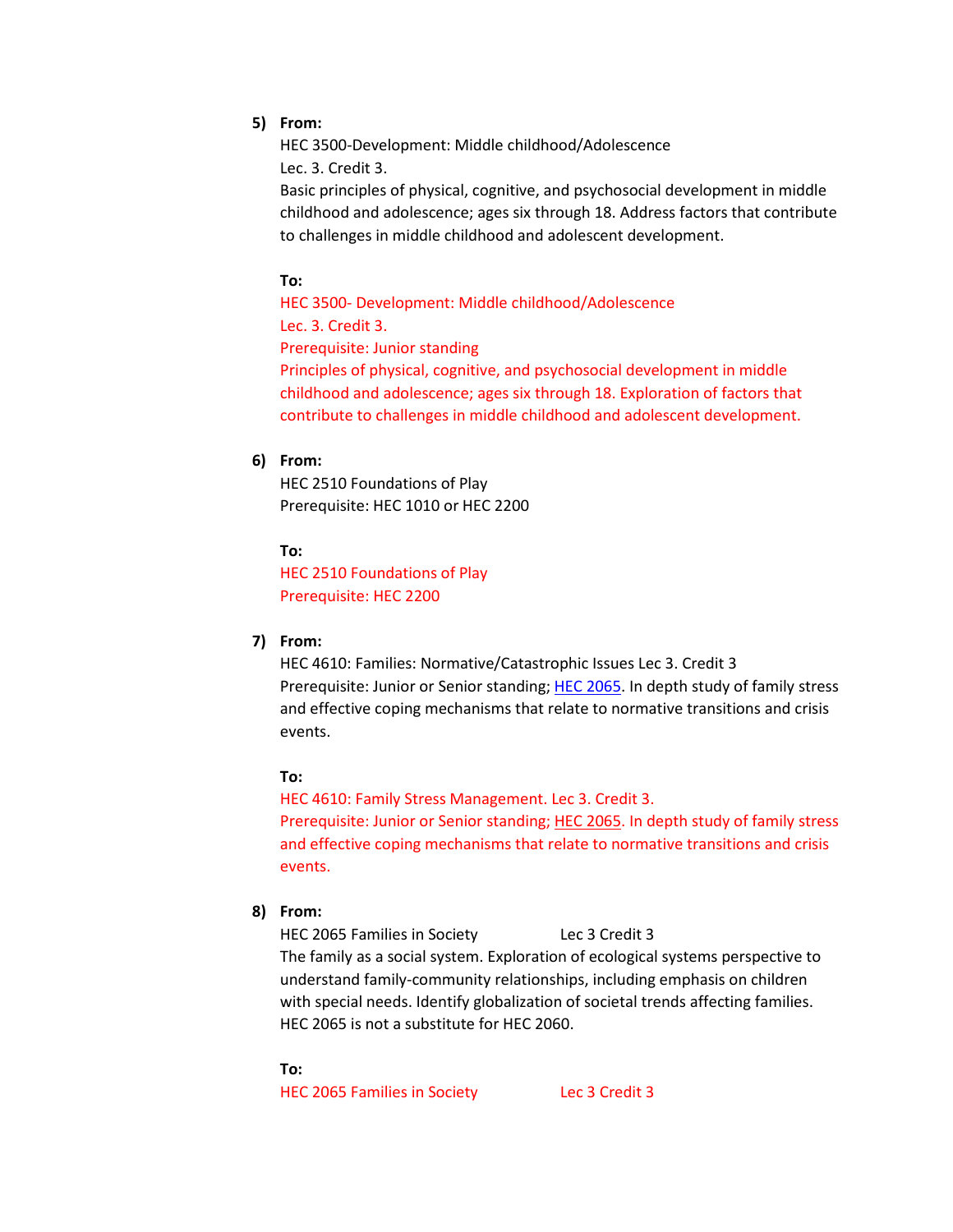The family as a social system. Exploration of ecological systems perspective to understand family-community relationships, including emphasis on children with special needs. Identify globalization of societal trends affecting families.

### **9) From:**

HEC 3066 Family Violence across the Lifespan Lec 3 Credit 3 Prerequisite: HEC 2065, HEC major and Junior or Senior Standing. A comprehensive review of family violence, abuse and maltreatment across the lifespan using a systems/ecological perspective.

#### **To:**

HEC 3066 Family Violence across the Lifespan Lec 3 Credit 3 Prerequisites: HEC 2065, Junior or Senior Standing. A comprehensive review of family violence, abuse and maltreatment across the lifespan using a systems/ecological perspective.

#### **10) From:**

HEC 3520 Parent Education and Child Guidance Lec 2 Credit 2 Prerequisite: HEC 2200 with a grade of C or better. Parental involvement in the education of children, communication, decision-making and the learning-value process.

#### **To:**

HEC 3520 Parent Education and Child Guidance Lec 2 Credit 2 Prerequisite: HEC 1010 OR HEC 2200 with a grade of C or better. Parental involvement in the education of children, communication, decision-making and the learning-value process. .

#### 11) **From:**

HEC 1150 Analysis of Apparel and Findings Lec 3 Credit 3 Prerequisite: HEC 1100. Learn to work both individually and collaboratively to accomplish learning goals and a deeper understanding of the analysis of apparel and furnishings and the surrounding factors.

#### **To:**

HEC 1150 Analysis of Apparel and Findings Lec 3 Credit 3 Prerequisite: HEC 1110. Learn to work both individually and collaboratively to accomplish learning goals and a deeper understanding of the analysis of apparel and furnishings and the surrounding factors.

**C.** Addition of Child and Family Trauma Informed Care Certificate

This certificate will be awarded to any student who completes the required sequence of courses as outlined below. It is designed to provide trauma informed content within the ecological framework of family theory. Students will be expected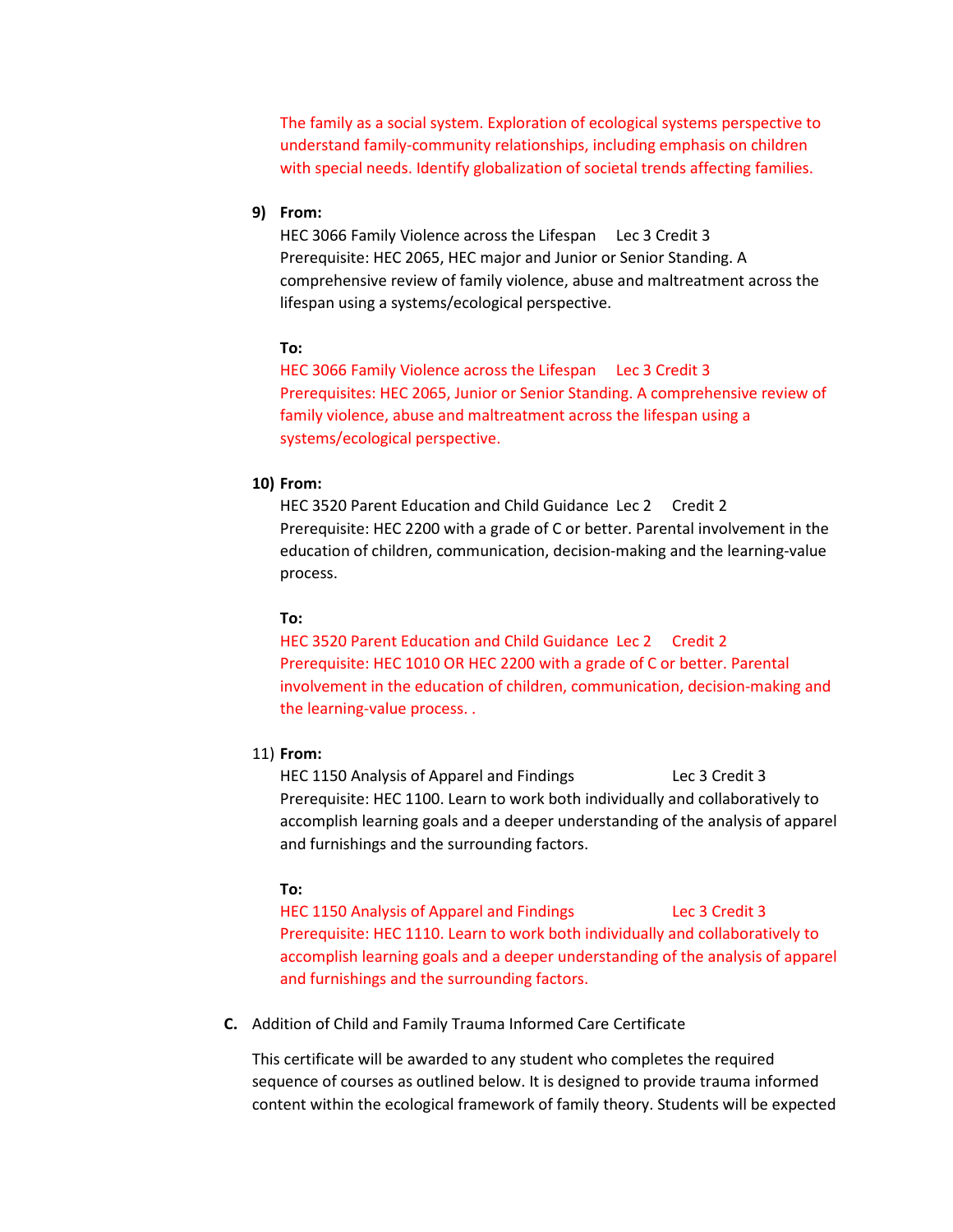to successfully complete all courses with a grade of "C" or better in order to earn the certificate.

Required (9 credit hours):

HEC 1010 Life Span Development (3)

HEC 2065 Families in Society (3) HEC 4075 Trauma Informed Care (3)

Choose 2 (6 credit hours): PSY 3040 Positive Psychology: The Science of Well-Being (3) HEC 3066 Family Violence across the Lifespan (3) HEC 3520 Parent Education and Child Guidance (2) and HEC 4055 Developing Professional Resilience (1) HEC 4610 Family Stress Management (3)

Choose 1 (3 credit hours): HEC 3565 Loss and Bereavement for Children and Families (3) LIST 3600 Concepts of Caregiving (3) PSY 4810 Concepts of Gerontology (3)

**Motion to approve**. Lisa Zagumny **Second**. Julie Baker **Vote.** Motion carried

#### **16. Chemical Engineering**

**A. Course Additions.**

CHE 4550 – Green Engineering Lec. 3 Credits 3

Prerequisites: MATH 1920, CHEM 3010

Catalog Description: This course focuses on including environmental objectives during the design of chemical processes. Environmental objectives include sustainable energy use, global warming, ozone, air quality, water quality, and zero discharge. Risk concepts, environmental legislation and evaluation of fate based on chemical structure are reviewed. Pollution prevention and analysis are covered with attention to unit operations of the chemical reactor and catalysis. Critical review of literature sources is emphasized.

**Motion to approve**. Jerry Gannod **Second**. Braxton Westbrook **Vote.** Motion carried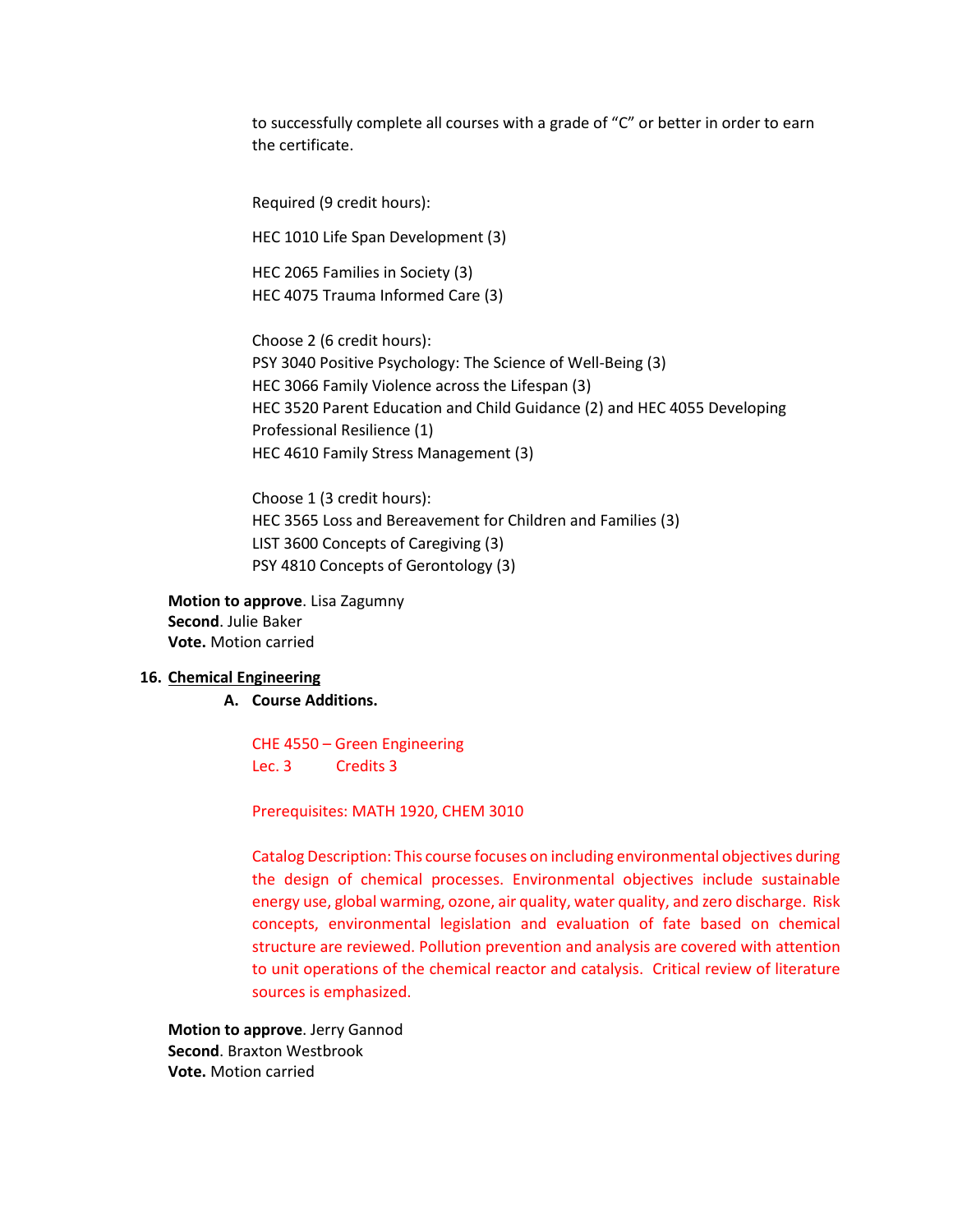### **17. Computer Science**

### **A. Name Changes.**

The Department of Computer Science is submitting a request to change the Computer Science degree naming structure. Attached is the THEC form, a rationale document, and an e-mail from Jane Emmet at ABET recognizing the change as a simple name change for accreditation purposes. The rationale document outlines the movement of the default major from the Computer Science – Software and Scientific Applications Concentration to Computer Science, with all other concentrations (Cybersecurity, Data Science, and High Performance Computing) as pathways through the core major, and the teach out plan for the current majors. The intent is to have Spring 2020 as the last semester for the concentration and to begin graduating students under the new structure in Summer 2020. I have consulted with Dr. Sharon Huo and Dr. Jessica Oswalt on this matter and incorporated comments from each into the appropriate documents.

**Motion to approve**. Jerry Gannod **Second**. Braxton Westbrook **Vote.** Motion carried

### **18. Mechanical Engineering**

### **A. Course changes.**

**1) From:**

ME 3010 - Materials and Processes in Manufacturing Catalog Data: Lec. 3, Cr. 3. Prerequisite: [ME 2910,](http://catalog.tntech.edu/content.php?filter%5B27%5D=ME&filter%5B29%5D=&filter%5Bcourse_type%5D=-1&filter%5Bkeyword%5D=&filter%5B32%5D=1&filter%5Bcpage%5D=1&cur_cat_oid=27&expand=&navoid=5579&search_database=Filter&filter%5Bexact_match%5D=1#tt930) [CEE 2110](http://catalog.tntech.edu/content.php?filter%5B27%5D=ME&filter%5B29%5D=&filter%5Bcourse_type%5D=-1&filter%5Bkeyword%5D=&filter%5B32%5D=1&filter%5Bcpage%5D=1&cur_cat_oid=27&expand=&navoid=5579&search_database=Filter&filter%5Bexact_match%5D=1#tt9353) C or better, [CHEM 1010](http://catalog.tntech.edu/content.php?filter%5B27%5D=ME&filter%5B29%5D=&filter%5Bcourse_type%5D=-1&filter%5Bkeyword%5D=&filter%5B32%5D=1&filter%5Bcpage%5D=1&cur_cat_oid=27&expand=&navoid=5579&search_database=Filter&filter%5Bexact_match%5D=1#tt4000) or [CHEM 1110](http://catalog.tntech.edu/content.php?filter%5B27%5D=ME&filter%5B29%5D=&filter%5Bcourse_type%5D=-1&filter%5Bkeyword%5D=&filter%5B32%5D=1&filter%5Bcpage%5D=1&cur_cat_oid=27&expand=&navoid=5579&search_database=Filter&filter%5Bexact_match%5D=1#tt5984) (ME 2910 and ME 3010 may be taken concurrently). Processing/microstructure/property interrelations; heat treatment of steels and alloys; overview of manufacturing processes; interrelations among materials,

design and manufacturing; and introduction to material selection.

### **To:**

ME 3010 - Materials and Processes in Manufacturing Catalog Data: Lec. 3, Cr. 3. Prerequisite: [ME 2910](http://catalog.tntech.edu/content.php?filter%5B27%5D=ME&filter%5B29%5D=&filter%5Bcourse_type%5D=-1&filter%5Bkeyword%5D=&filter%5B32%5D=1&filter%5Bcpage%5D=1&cur_cat_oid=27&expand=&navoid=5579&search_database=Filter&filter%5Bexact_match%5D=1#tt930) or CEE 3110, or MET 2400; [CEE 2110](http://catalog.tntech.edu/content.php?filter%5B27%5D=ME&filter%5B29%5D=&filter%5Bcourse_type%5D=-1&filter%5Bkeyword%5D=&filter%5B32%5D=1&filter%5Bcpage%5D=1&cur_cat_oid=27&expand=&navoid=5579&search_database=Filter&filter%5Bexact_match%5D=1#tt9353) C or better, CHEM [1010](http://catalog.tntech.edu/content.php?filter%5B27%5D=ME&filter%5B29%5D=&filter%5Bcourse_type%5D=-1&filter%5Bkeyword%5D=&filter%5B32%5D=1&filter%5Bcpage%5D=1&cur_cat_oid=27&expand=&navoid=5579&search_database=Filter&filter%5Bexact_match%5D=1#tt4000) or [CHEM 1110](http://catalog.tntech.edu/content.php?filter%5B27%5D=ME&filter%5B29%5D=&filter%5Bcourse_type%5D=-1&filter%5Bkeyword%5D=&filter%5B32%5D=1&filter%5Bcpage%5D=1&cur_cat_oid=27&expand=&navoid=5579&search_database=Filter&filter%5Bexact_match%5D=1#tt5984) (ME 2910 and ME 3010 may be taken concurrently). Processing/microstructure/property interrelations; heat treatment of steels and alloys; overview of manufacturing processes; interrelations among materials, design and manufacturing; and introduction to material selection.

### **2) From:**

ME 4900: Special Topics

Catalog Data: Cr. 3.

Special topics of current interest in mechanical engineering that are not covered in existing courses. Because of the impossibility of duplicating the conditions for a special topic, this course may not be repeated for the improvement of a grade.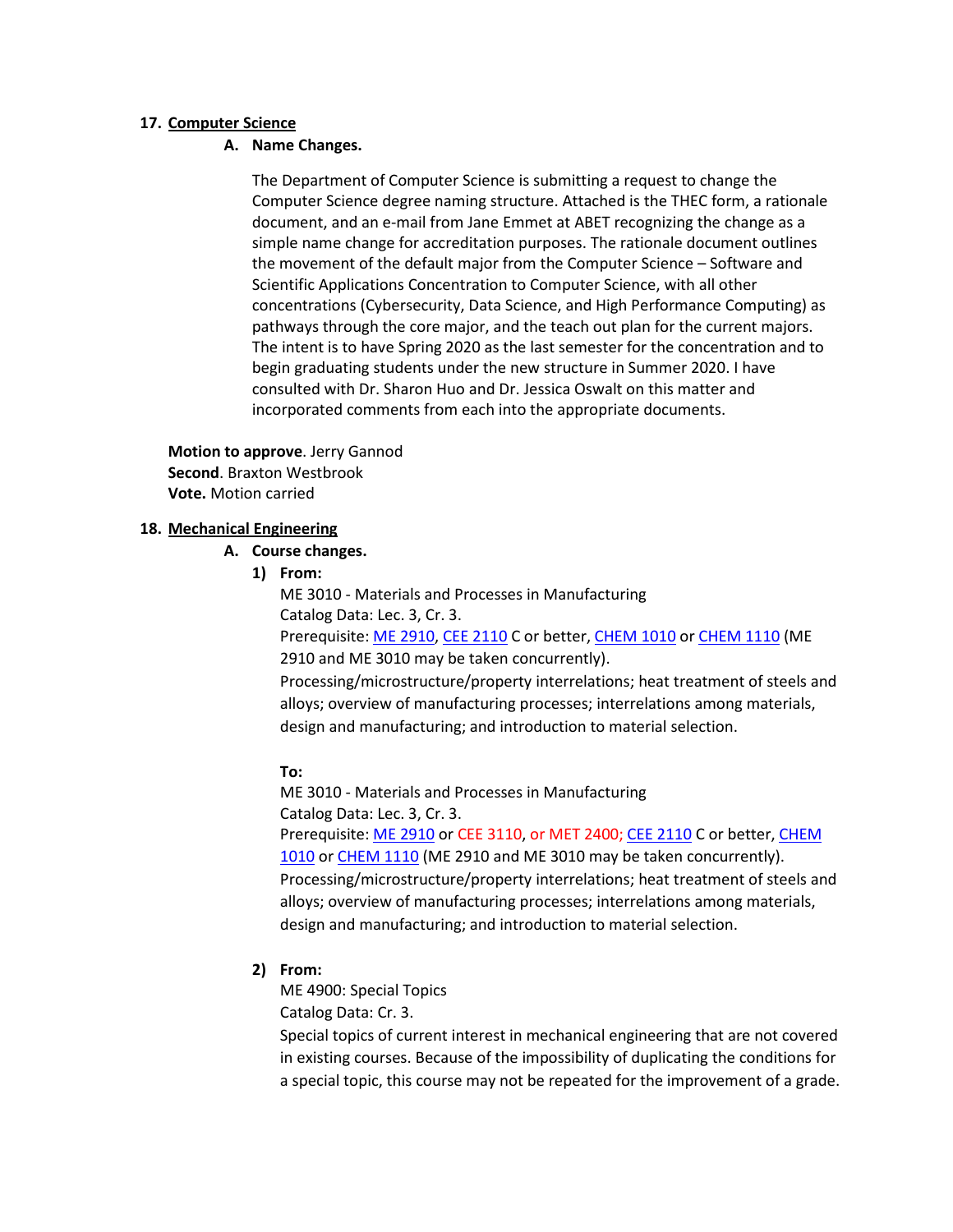### **To:**

ME 4900: Special Topics

Catalog Data: Cr. 1-3.

Special topics of current interest in mechanical engineering that are not covered in existing courses. Because of the impossibility of duplicating the conditions for a special topic, this particular topic may not be repeated for the improvement of a grade.

### 3) **From:**

ME 3023 - Measurements in Mechanical Systems Catalog Data: Lec. 2. Lab. 2. Cr. 3. Prerequisite: [ECE 2010,](http://catalog.tntech.edu/content.php?filter%5B27%5D=ME&filter%5B29%5D=&filter%5Bcourse_type%5D=-1&filter%5Bkeyword%5D=&filter%5B32%5D=1&filter%5Bcpage%5D=1&cur_cat_oid=27&expand=&navoid=5579&search_database=Filter&filter%5Bexact_match%5D=1#tt2175) [PHYS 2120,](http://catalog.tntech.edu/content.php?filter%5B27%5D=ME&filter%5B29%5D=&filter%5Bcourse_type%5D=-1&filter%5Bkeyword%5D=&filter%5B32%5D=1&filter%5Bcpage%5D=1&cur_cat_oid=27&expand=&navoid=5579&search_database=Filter&filter%5Bexact_match%5D=1#tt9995) [PHYS 2121](http://catalog.tntech.edu/content.php?filter%5B27%5D=ME&filter%5B29%5D=&filter%5Bcourse_type%5D=-1&filter%5Bkeyword%5D=&filter%5B32%5D=1&filter%5Bcpage%5D=1&cur_cat_oid=27&expand=&navoid=5579&search_database=Filter&filter%5Bexact_match%5D=1#tt4443) (or [ECE 2011](http://catalog.tntech.edu/content.php?filter%5B27%5D=ME&filter%5B29%5D=&filter%5Bcourse_type%5D=-1&filter%5Bkeyword%5D=&filter%5B32%5D=1&filter%5Bcpage%5D=1&cur_cat_oid=27&expand=&navoid=5579&search_database=Filter&filter%5Bexact_match%5D=1#tt7053) for ME Mechatronics Concentration) and **[CEE 3110](http://catalog.tntech.edu/content.php?filter%5B27%5D=ME&filter%5B29%5D=&filter%5Bcourse_type%5D=-1&filter%5Bkeyword%5D=&filter%5B32%5D=1&filter%5Bcpage%5D=1&cur_cat_oid=27&expand=&navoid=5579&search_database=Filter&filter%5Bexact_match%5D=1#tt176)** (CEE 3110 may be taken concurrently). Principles of measurement and calibration; basic instrumentation and measurement techniques in mechanical systems.

### **To:**

ME 3023 - Measurements in Mechanical Systems Catalog Data**:** Lec. 2. Lab. 2. Cr. 3. Prerequisite: ECE 2850, [PHYS 2120,](http://catalog.tntech.edu/content.php?filter%5B27%5D=ME&filter%5B29%5D=&filter%5Bcourse_type%5D=-1&filter%5Bkeyword%5D=&filter%5B32%5D=1&filter%5Bcpage%5D=1&cur_cat_oid=27&expand=&navoid=5579&search_database=Filter&filter%5Bexact_match%5D=1#tt9995) [PHYS 2121](http://catalog.tntech.edu/content.php?filter%5B27%5D=ME&filter%5B29%5D=&filter%5Bcourse_type%5D=-1&filter%5Bkeyword%5D=&filter%5B32%5D=1&filter%5Bcpage%5D=1&cur_cat_oid=27&expand=&navoid=5579&search_database=Filter&filter%5Bexact_match%5D=1#tt4443) (or [ECE 2011](http://catalog.tntech.edu/content.php?filter%5B27%5D=ME&filter%5B29%5D=&filter%5Bcourse_type%5D=-1&filter%5Bkeyword%5D=&filter%5B32%5D=1&filter%5Bcpage%5D=1&cur_cat_oid=27&expand=&navoid=5579&search_database=Filter&filter%5Bexact_match%5D=1#tt7053) for ME Mechatronics Concentration) and [CEE 3110](http://catalog.tntech.edu/content.php?filter%5B27%5D=ME&filter%5B29%5D=&filter%5Bcourse_type%5D=-1&filter%5Bkeyword%5D=&filter%5B32%5D=1&filter%5Bcpage%5D=1&cur_cat_oid=27&expand=&navoid=5579&search_database=Filter&filter%5Bexact_match%5D=1#tt176) (CEE 3110 may be taken concurrently). Principles of measurement and calibration; basic instrumentation and measurement techniques in mechanical systems.

#### **4) From:**

VE 3500 - Sensors, Transducers and Instrumentation Catalog Data: Lec. 2. Lab. 2. Cr. 3. Prerequisite: [ECE 2010;](http://catalog.tntech.edu/search_advanced.php?cur_cat_oid=27&search_database=Search&search_db=Search&cpage=1&ecpage=1&ppage=1&spage=1&tpage=1&location=3&filter%5Bkeyword%5D=VE&filter%5Bexact_match%5D=1#tt8217) [PHYS 2120;](http://catalog.tntech.edu/search_advanced.php?cur_cat_oid=27&search_database=Search&search_db=Search&cpage=1&ecpage=1&ppage=1&spage=1&tpage=1&location=3&filter%5Bkeyword%5D=VE&filter%5Bexact_match%5D=1#tt9682) consent of instructor. Introduction to sensors used in vehicles including: oxygen, tire pressure, emission, temperature, blind spot monitoring, etc. Focus on principles of measurements, theory of instruments and sensors for measuring typical physical quantities in mechanical and electrical systems. Calibration, measurement uncertainty and noise.

#### **To:**

VE 3500 - Sensors, Transducers and Instrumentation Catalog Data: Lec. 2. Lab. 2. Cr. 3. Prerequisite: ECE 2850; [PHYS 2120;](http://catalog.tntech.edu/search_advanced.php?cur_cat_oid=27&search_database=Search&search_db=Search&cpage=1&ecpage=1&ppage=1&spage=1&tpage=1&location=3&filter%5Bkeyword%5D=VE&filter%5Bexact_match%5D=1#tt9682) consent of instructor. Introduction to sensors used in vehicles including: oxygen, tire pressure, emission, temperature, blind spot monitoring, etc. Focus on principles of measurements, theory of instruments and sensors for measuring typical physical quantities in mechanical and electrical systems. Calibration, measurement uncertainty and noise.

**Motion to approve**. Mohan Rao **Second**. Julie Galloway **Vote.** Motion carried